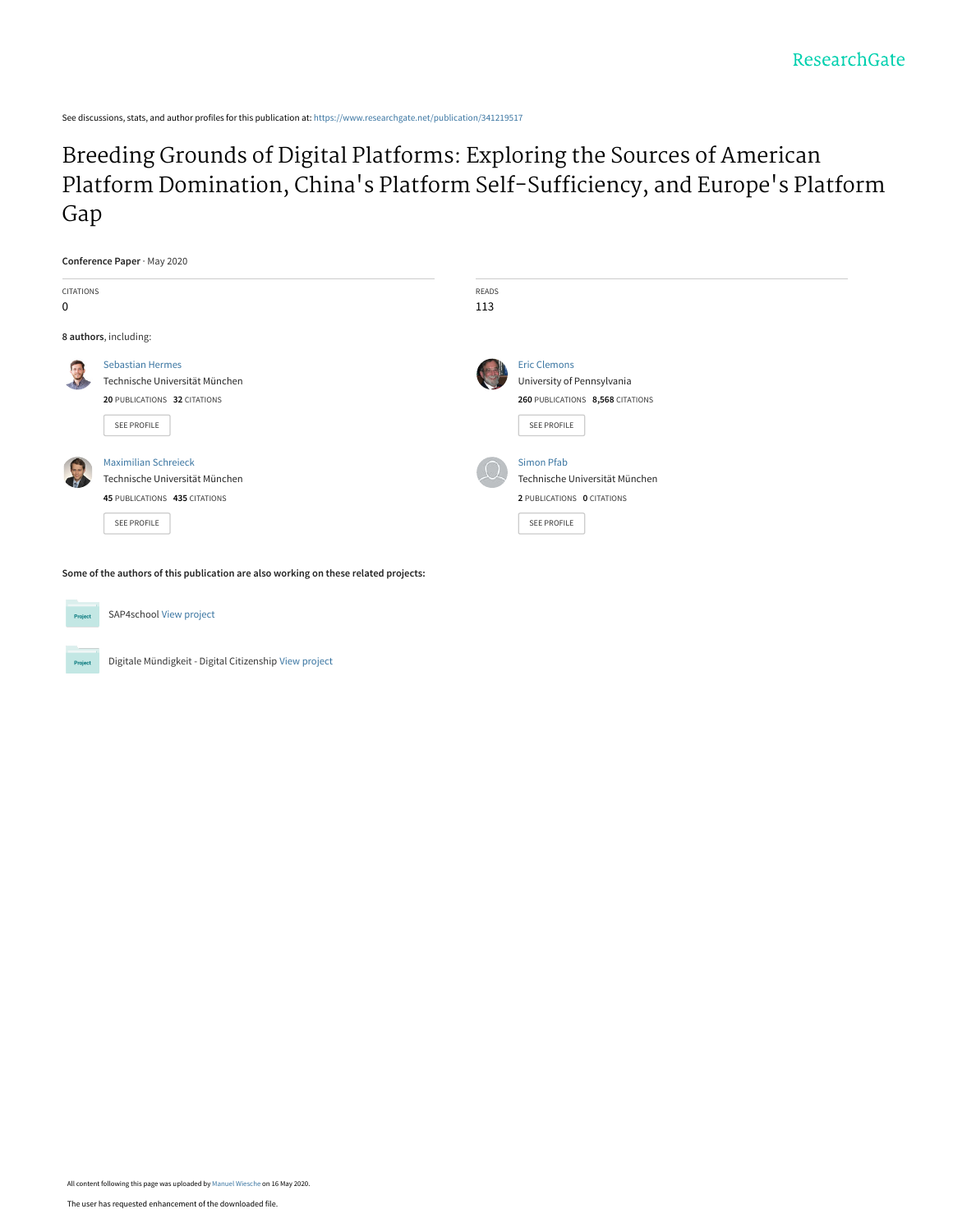# Association for Information Systems [AIS Electronic Library \(AISeL\)](https://aisel.aisnet.org/)

[Research Papers](https://aisel.aisnet.org/ecis2020_rp) **ECIS** 2020 Proceedings

6-15-2020

# BREEDING GROUNDS OF DIGITAL PLATFORMS: EXPLORING THE SOURCES OF AMERICAN PLATFORM DOMINATION, CHINA'S PLATFORM SELF-SUFFICIENCY, AND EUROPE'S PLATFORM GAP

Sebastian Hermes Technical University of Munich, sebastian.hermes@in.tum.de

Eric Clemons University of Pennsylvania, clemons@wharton.upenn.edu

Maximilian Schreieck Technical University of Munich, maximilian.schreieck@in.tum.de

Simon Pfab Technical University Munich, simon.pfab@tum.de

Maya Mitre Copenhagen Business School, mmi.digi@cbs.dk

See next page for additional authors

Follow this and additional works at: [https://aisel.aisnet.org/ecis2020\\_rp](https://aisel.aisnet.org/ecis2020_rp?utm_source=aisel.aisnet.org%2Fecis2020_rp%2F132&utm_medium=PDF&utm_campaign=PDFCoverPages)

#### Recommended Citation

Hermes, Sebastian; Clemons, Eric; Schreieck, Maximilian; Pfab, Simon; Mitre, Maya; Böhm, Markus; Wiesche, Manuel; and Krcmar, Helmut, "BREEDING GROUNDS OF DIGITAL PLATFORMS: EXPLORING THE SOURCES OF AMERICAN PLATFORM DOMINATION, CHINA'S PLATFORM SELF-SUFFICIENCY, AND EUROPE'S PLATFORM GAP" (2020). Research Papers. 132. [https://aisel.aisnet.org/ecis2020\\_rp/132](https://aisel.aisnet.org/ecis2020_rp/132?utm_source=aisel.aisnet.org%2Fecis2020_rp%2F132&utm_medium=PDF&utm_campaign=PDFCoverPages)

This material is brought to you by the ECIS 2020 Proceedings at AIS Electronic Library (AISeL). It has been accepted for inclusion in Research Papers by an authorized administrator of AIS Electronic Library (AISeL). For more information, please contact [elibrary@aisnet.org.](mailto:elibrary@aisnet.org%3E)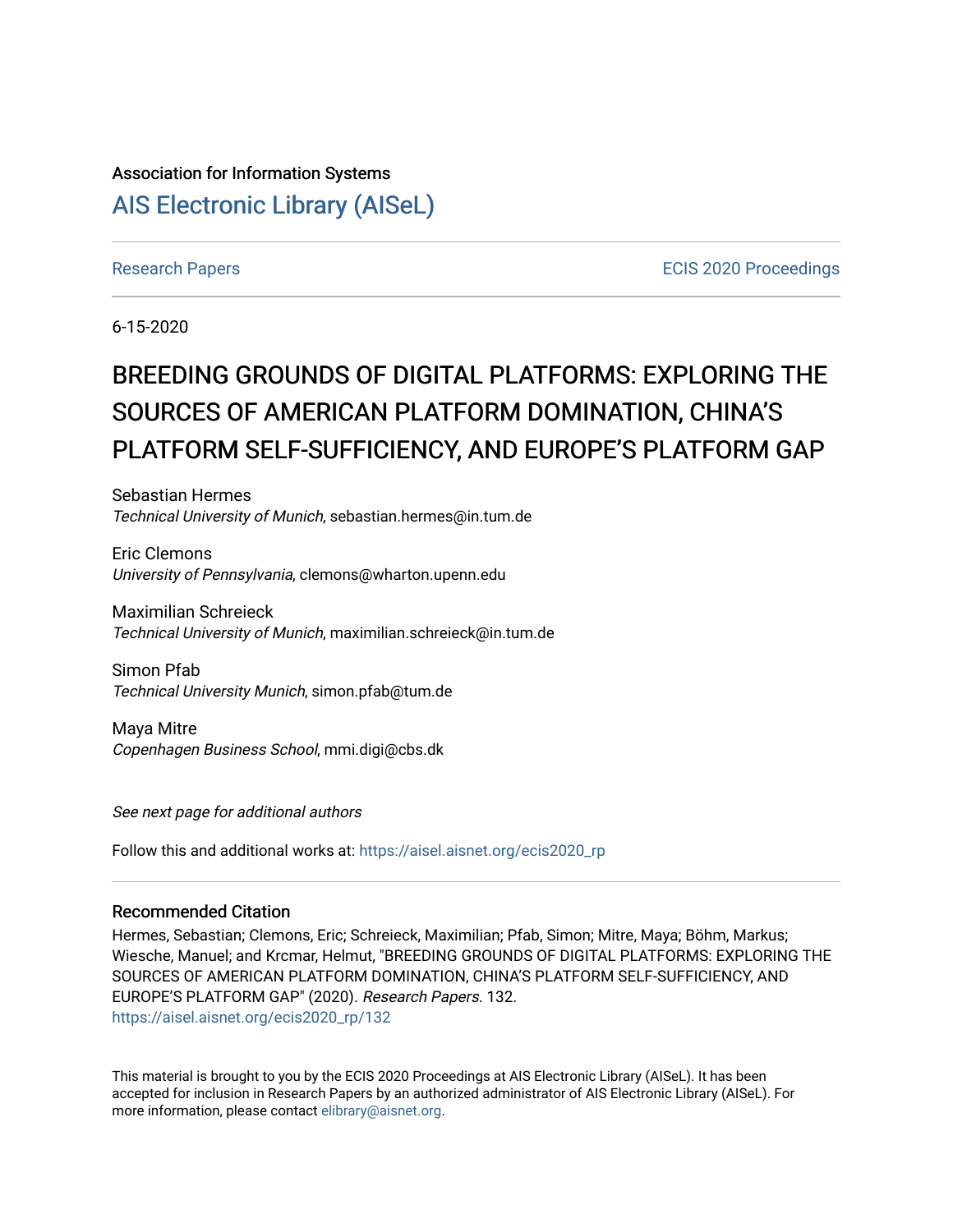#### Authors

Sebastian Hermes, Eric Clemons, Maximilian Schreieck, Simon Pfab, Maya Mitre, Markus Böhm, Manuel Wiesche, and Helmut Krcmar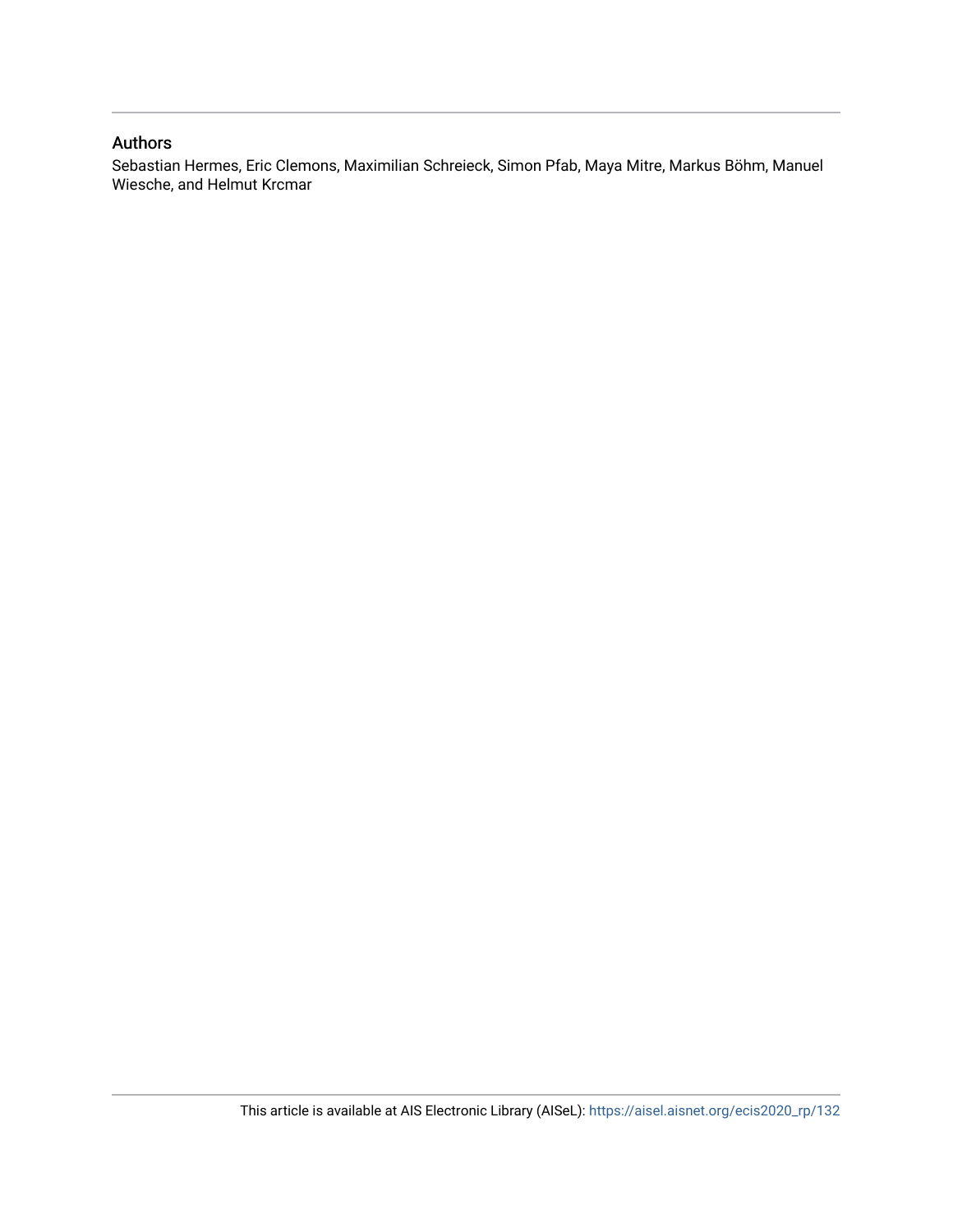# **BREEDING GROUNDS OF DIGITAL PLATFORMS: EXPLORING THE SOURCES OF AMERICAN PLATFORM DOMINATION, CHINA'S PLATFORM SELF-SUFFICIENCY, AND EUROPE'S PLATFORM GAP**

#### *Research paper*

Hermes, Sebastian, Technical University of Munich, Germany, sebastian.hermes@tum.de

Clemons, Eric K, The Wharton School, United States, clemons@upenn.edu

Schreieck, Maximilian, Technical University of Munich, Germany, maximilian.schreieck@tum.de

Pfab, Simon, Technical University of Munich, Germany, simon.pfab@tum.de

Mitre Maya, Copenhagen Business School, Denmark, mmi.digi@cbs.dk

Böhm, Markus, Technical University of Munich, Germany, markus.boehm@tum.de

Wiesche, Manuel, Technical University of Dortmund, Germany, manuel.wiesche@tu-dortmund.de

Krcmar, Helmut, Technical University of Munich, Germany, helmut.krcmar@tum.de

#### **Abstract**

*EU firms are largely dominated by American platforms in online consumer-facing markets as well as cloud computing services and are likely to face domination in further markets. In contrast, China has mainly escaped American domination and established a self-sufficient platform economy. This situation provides the opportunity to move beyond research on firm-level strategies of platform competitiveness and to assess national factors that foster the emergence and growth of digital platforms. Understanding different platform breeding grounds is essential to guide EU regulators toward a selfsufficient European platform economy and to help them protect EU firms from the risk of exploitation by dominant platforms. These insights are also important to develop a theory of platform regulation, especially as dominant platforms violate EU laws. To address this gap, this study builds upon 32 expert interviews across 7 EU countries and 19 industries. Our results indicate that in general, a fragmented market, risk-aversion, lack of local clusters, and lack of funding and, more specifically, late entrance, legacy systems, and historic dependence have led to the EU's platform gap. We discuss why and how EU regulators should intervene and propose a regulatory strategy that establishes a selfsufficient EU platform economy.*

*Keywords: Digital platforms, platform dominance, platform regulation, platform breeding grounds*

# **1 Introduction**

In recent years, the number and size of companies that draw upon digital platforms (Hein et al., 2019a) have increased substantially (Evans and Gawer, 2016). Their emergence has transformed the way people communicate (e.g. Facebook and WeChat), search for information (e.g. Google and Baidu), pay online (e.g. PayPal and Apple Pay), and utilize services (e.g. Spotify and DiDi). Digital platforms have also transformed the way organizations distribute products (e.g. Amazon and Alibaba), find human capital (e.g. UpWork), and store data (e.g. Microsoft and Google). American online platforms such as Google Search, Apple iOS, Facebook, Microsoft Azure or Amazon's Marketplace are becoming in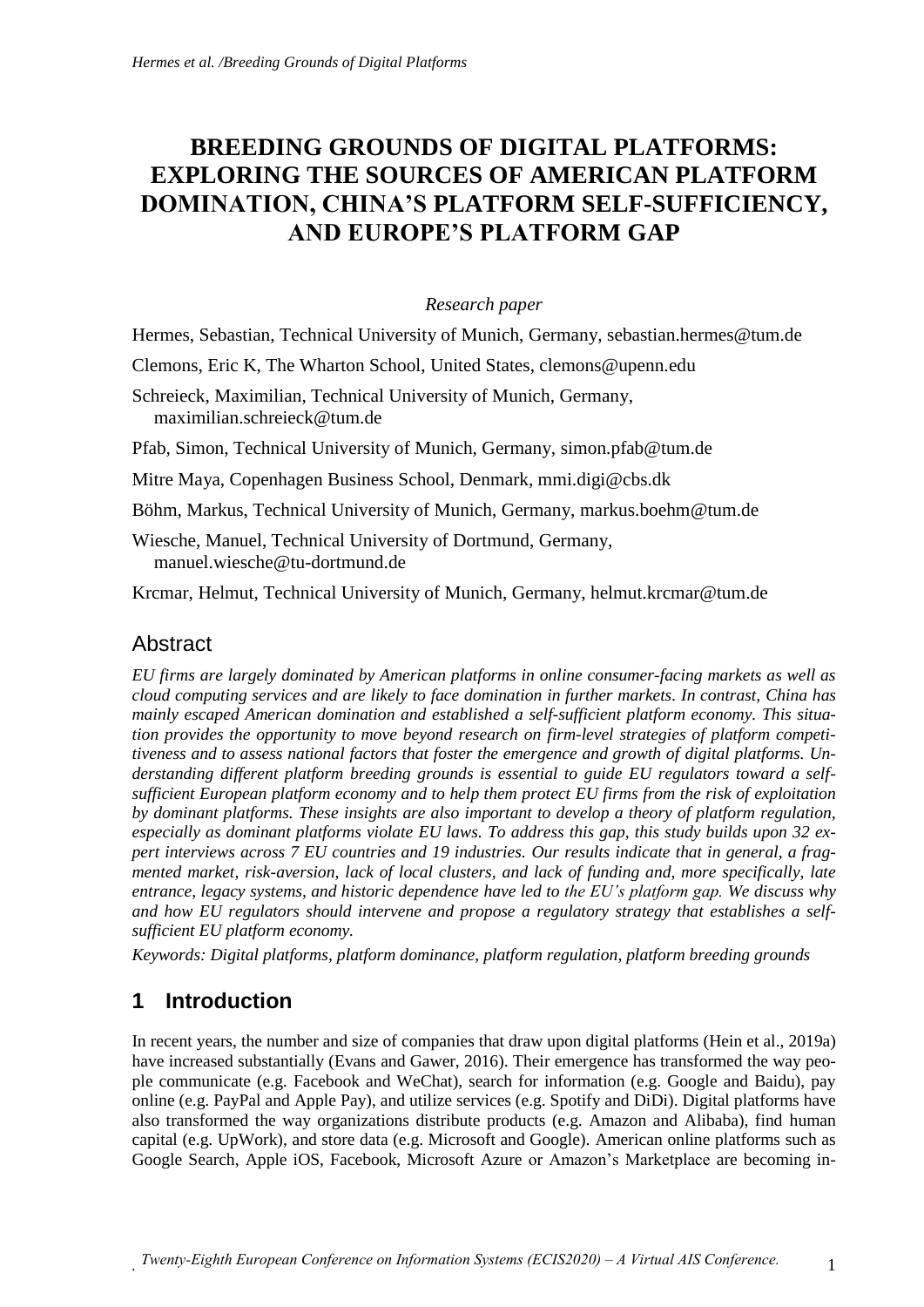creasingly important forms of infrastructure in the EU. They are not only critical to entire industries and societies, but they are also too expensive to replicate and may be inappropriate for competition due to the loss of value created by network effects. However, while EU firms are largely dominated by American platforms in online consumer-facing markets as well as cloud computing services and are likely to face domination in further markets, China has mainly escaped American domination and establish a self-sufficient platform economy (Evans and Gawer, 2016).

Digital platforms can outcompete traditional firms (Tiwana, 2013, Parker et al., 2017), are increasingly evolving into important forms of infrastructure (e.g. Facebook in elections, Google in consumer access, and Amazon in cloud services), and may abuse their power. Therefore, it is crucial for the EU to become a dominant host of digital platforms to remain competitive and sovereign in the emerging platform economy (Parker et al., 2016). Besides providing a fertile environment for digital platforms, it is also essential for the EU to build own critical platform infrastructure as illustrated by the EU Commission (2020): *"EU-based cloud providers have only a small share of the cloud market, which makes the EU highly dependent on external providers, vulnerable to external data threats and subject to a loss of investment potential for the European digital industry in the data processing market. Service providers operating in the EU may also be subject to legislation of third countries, which presents the risk that data of EU citizens and businesses are accessed by third country jurisdictions that are in contradiction with the EU's data protection framework.*" Hence, from an EU perspective, it is important to move beyond niches as they do not protect firms from the risk of exploitation by dominant platforms and their ecosystem.

To establish platform competitiveness, the EU has begun to explore different strategies. These include fighting the abuse of power by American platforms (European Commission, 2019b, European Commission, 2017, European Commission, 2018, European Commission, 2019a), supporting European platform consortia (e.g. the European Mobile Payment Systems Association), passing the General Data Protection Regulation, or initiating the new Payment Service Directive. However, to the best of our knowledge, it remains unclear *which national factors led to American platform domination, China's platform self-sufficiency, and Europe's platform gap in the first place and which strategies might help the EU to develop its own platform infrastructure.* These insights are essential for understanding the breeding grounds on which digital platforms do and do not flourish. They enable us to assess the role of national environments in the competitive positions of digital platforms (Porter, 1990). Without this understanding, the EU will not be able to provide a fruitful environment to foster the emergence and growth of digital platforms. This empirical setting is particularly helpful to advance platform theory. To the best of our knowledge, the literature on digital platform leadership takes the firm as level of analysis and focuses on which problems to solve to launch and scale platforms (e.g. Caillaud and Jullien, 2003, Evans and Schmalensee, 2010, Parker et al., 2016, Tiwana, 2013) and how to improve the competitive position of platforms (e.g. Cusumano and Gawer, 2002, Hein et al., 2019b, Cennamo, 2019). However, the literature neglects the national breeding grounds that have led to the creation of digital platforms in the first place. The existing research stream further neglects to consider the perspective of "the dominated" and how dominated countries need to strategize to develop their own platform infrastructure. Related research streams such as technology management and its logic of dominant designs (Suarez et al., 2015, Suarez and Utterback, 1995), institutional entrepreneurship (Garud et al., 2002, Wade, 1995), and industrial economics (Katz and Shapiro, 1994, Rochet and Tirole, 2003) also do not address these issues. We, therefore, draw upon prior work in the domains of nations' competitive advantage (Porter, 1990, Porter, 1998), internationalization (Rothaermel et al., 2006) and national innovation systems (Mowery, 1992, Nelson, 1993).

In this paper, we aim to understand the breeding grounds for digital platform by identifying which national factors led to American platform domination, China's platform self-sufficiency, and Europe's platform gap based on 32 expert interviews across 7 EU nations and 19 industries. We explored executives' beliefs about how American platforms came to dominate the European online platform infrastructure to understand what American strengths and European weaknesses may have been. We also explored their beliefs about how China has escaped American dominance and successfully warded off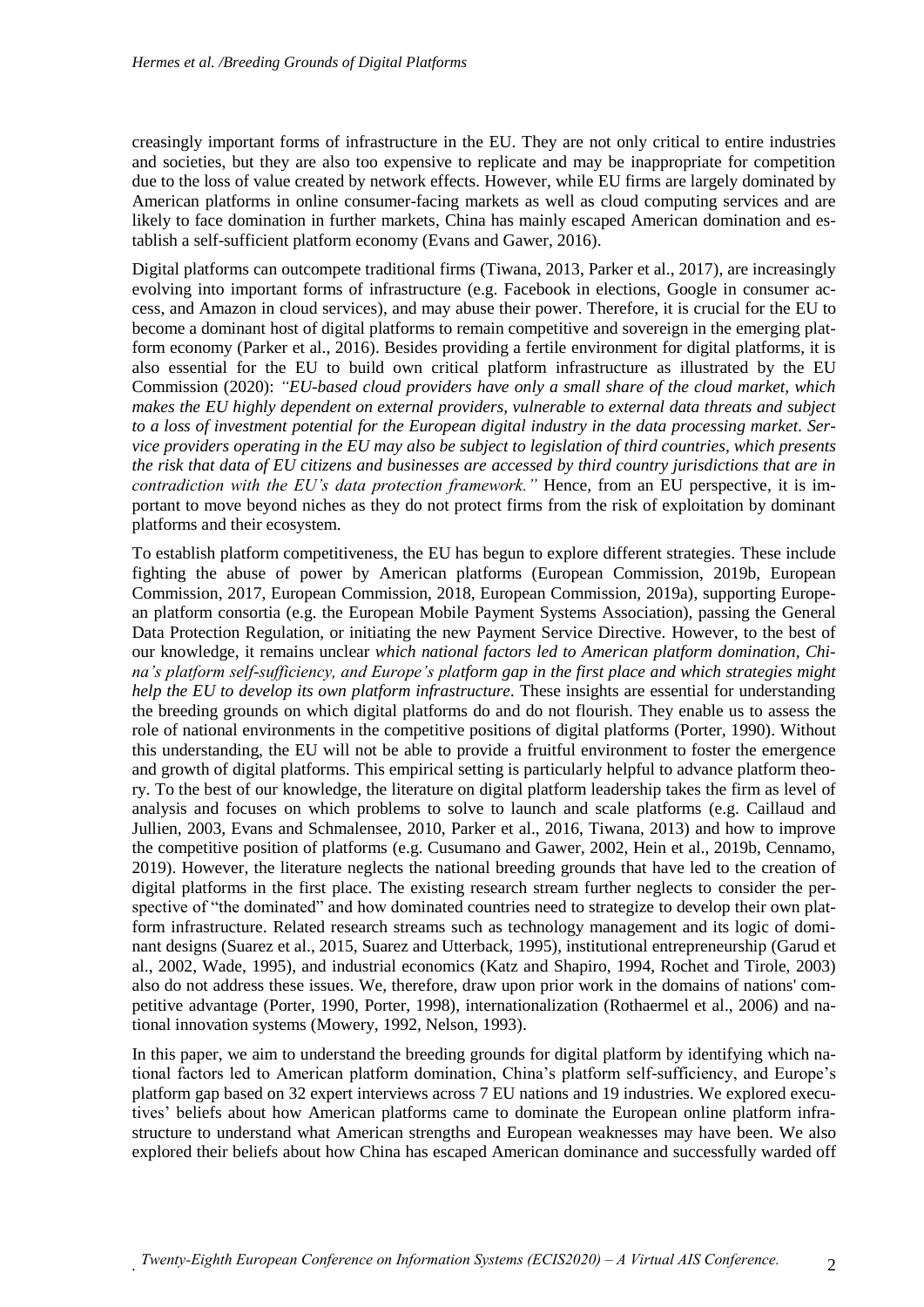their envelopment practices. We explored Chinese exceptionalism to investigate lessons that may be relevant to the EU. This study extends our prior study (Clemons et al., 2019) by providing further empirical evidence, new insights about China, and a possible strategy for the EU to develop its own platform infrastructure. The remainder of this paper is structured as follows: first, we outline our theoretical lens and synthesize prior work on American platform domination and China's platform selfsufficiency; second, we describe our methodology of interview-based field research; third, we present the national factors that our interview subjects believe led to the emergence of American and Chinese platforms and the platform gap in the EU; and finally, we explore regulatory policies that might enable companies in the EU to establish competitive platforms as part of a self-sufficient platform economy at the EU level.

## **2 Theoretical Lens and Related Work**

**The Competitive Advantage of Nations.** Our study draws on the work of Porter (1990) and Porter (1998) to conceptualize breeding grounds of digital platforms to systematically analyze their role for the emergence and performance of digital platforms. Porter (1990) outlined how national environments influence the way industries compete in a global context and thereby identified five factors: Factor conditions (skilled labor, infrastructure, cost and quality of inputs), demand conditions (nature of the home-market), related and supporting industries (absence or presence of national supplier industries), firm strategy and rivalry (nature and intensity of local competition), and the role of government as catalyst and challenger. In his later work, Porter (1998) focused on the role of clusters (geographic concentration of agents in a specific field) for production, innovation, and new business formation. He also emphasized local knowledge, trust relationships and culture as basis for competition (Porter, 1998). Taken together, we propose that breeding grounds of digital platforms comprise seven national/regional attributes: factor conditions, demand conditions, related and supporting industries, firm strategy and rivalry, government agencies, culture and institutions, and local clusters. These attributes determine the emergence and performance of digital platforms within a nation/region as well as their international performance in foreign markets.

**American Platform Dominance.** Online consumer-facing markets are largely dominated by American platform operators (Evans and Gawer, 2016). For example, Google dominates online search (Vynck and Roache, 2019, Statista, 2019b), digital advertisement (Enberg, 2019), and mobile operating systems (Khan, 2018) whereas Facebook dominates social networks (Statista, 2019a, StatCounter, 2019) and digital advertisement (Enberg, 2019). Amazon has achieved a dominant position in online shopping (Koch, 2019, Lipsman, 2019) and is continuously expanding into new domains such as smart home and voice-based shopping. Additionally, the market of cloud services is dominated by a small number of American platform operators including Microsoft, Apple, Google, Amazon, and Salesforce (Gartner, 2019, Riasanow et al., 2020).

Previous work on the national factors that led to the emergence of dominant American platforms highlighted multiple aspects. The work of Porter (1990) on the competitive advantage of nations indicates that the availability of **private risk capital** and equity funding and the presence of a **strong local rivalry** were critical factors for the uptake of the American computer and software industry. In addition, the work of Mowery (1992)—who investigated the U.S. national innovation system—outlined the **procurement activities of the US military** in the 1950s/1960s. This was a crucial driver of the growth of start-ups and technological spill-overs in microelectronics and computers. In contrast, the military procurement activity of European governments benefited established firms in traditional markets. Mowery (1992) also argued that **antitrust policies** during that time inhibited incumbents such as AT&T from entering the commercial production of microelectronics. This allowed new firms to commercialize new computer and semiconductor technologies. While these factors led to the establishment of new software and computer firms, cultural, and risk-related factors led to the successful market entry in the EU. Rothaermel et al. (2006) showed that 445 American internet firms had already entered the European market in 2001. Their results indicated that the market entry decision was based on **low**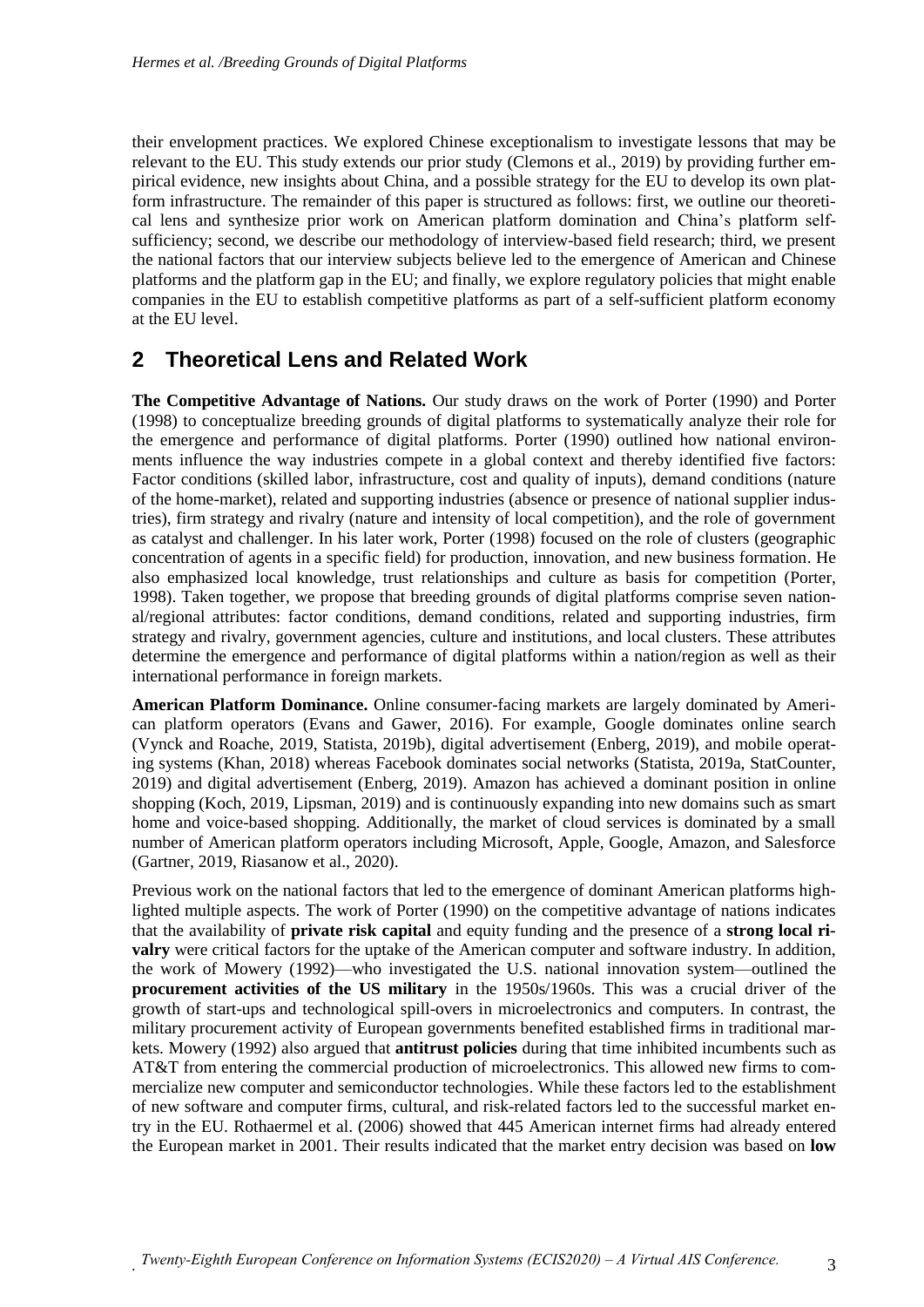**political and economic risks in the EU,** as well as on **low cultural distance** (Hofstede, 1984), which reduces uncertainty and the cost of conducting business

In addition to reviewing the American breeding ground, we also needed to illustrate how dominant American platforms sustain and extend their domination in the EU. That is, the dynamics in platform competition may create conditions under which the sheer provision of the right breeding ground might not be enough to foster the development of their own platforms. In other words, current platform practices indicate that breeding grounds may only be effective in combination with platform regulation. Table 1 illustrates the practices used by American platforms to sustain and extend their dominance.

| <b>Mechanism</b>                                 | <b>Examples</b>                                                                                                                                                                                                                                                                                                                                                                                 |
|--------------------------------------------------|-------------------------------------------------------------------------------------------------------------------------------------------------------------------------------------------------------------------------------------------------------------------------------------------------------------------------------------------------------------------------------------------------|
| Tying                                            | Google ties additional services to search results and places them in highlighted positions (European Commission,<br>2017, Iacobucci and Ducci, 2019, Edelman and Geradin, 2016). Google grants these services free traffic and<br>therefore reduces their start hurdles (Edelman, 2015).                                                                                                        |
| <b>Bundling</b>                                  | Microsoft bundled its operating system with a media player (Amelio and Jullien, 2012) and its browser (Clemons<br>and Madhani, 2010). Google used its Mobile Application Distribution Agreement to force manufacturers to pre-<br>install Search and Chrome (European Commission, 2018).                                                                                                        |
| Vertical integra-<br>tion& self-<br>preferencing | Amazon is currently under investigation for using third-party data to provide high-selling products on its own,<br>enveloping their merchants (European Commission, 2019b). Similarly, Apple is under investigation for abusing<br>its power of the AppStore to envelop Spotify (European Parliament, 2019).                                                                                    |
| Predatory<br>pricing                             | Uber was sued for setting illegal predatory prices with the intention of eliminating actual and potential rideshar-<br>ing competitors (Bamberger and Lobel, 2018, Khan, 2016).                                                                                                                                                                                                                 |
| Limiting<br>interoperability                     | Apple broke compatibility with RealNetworks converter by upgrading iTunes to prevent Real's music store from<br>working on iPods (Gawer, 2011). Apple is also under investigation for denying access to its NFC chip for mobile<br>payment (CPI, 2019).                                                                                                                                         |
| Privacy violation                                | Google and YouTube violated children's privacy (FTC, 2019). Google has been illegally bypassing privacy set-<br>tings on Apple iPhones to assign people to categories for advertisers (Pettit, 2019).                                                                                                                                                                                           |
| Illegal revenue<br>sources in the EU             | Facebook generates revenues from the support of fake news and election manipulation (Clemons, 2018).                                                                                                                                                                                                                                                                                            |
| Network effects &<br>installed user base         | Same side network effects as in the cases of Facebook or Google Search (Parker et al., 2016, Orlikowski, 2007)<br>create exponential value to users and increases their switching costs (Evans and Schmalensee, 2008). Indirect<br>network effects occur when advertisers become increasingly attracted to Google Search the larger its installed<br>user base gets (Gawer and Cusumano, 2014). |

**Table 1: Examples of practices used by American platforms to sustain and extent dominance**

Platform markets are prone to tip toward a winner-takes-all or a winner-takes-most market outcome (Cusumano et al., 2019) and to create super-additive value (Schreieck et al., 2019, Jacobides et al., 2018). This allows users to derive additional value through the interactions of their applications (e.g., the value of Android plus YouTube plus Google Maps plus Search is greater than the sum of their values as standalone offerings.) These interactions not only enhance value for users but enable the collection of vast amounts of data, which provides the advantage of using data across business lines to improve platform competitiveness (Khan, 2016, van Dijck et al., 2019). This may affect new entry because new companies do not enjoy the positive feedback loops of multiple, interacting applications. Hence, when firms compete for network effects and platform envelopment it may inhibit new firms to enter markets and to erode the advantages of dominant platforms. Therefore, technological discontinuities may not be an effective market mechanism to level the playing field (Suarez, 2004).

**China's Platform Self-sufficiency.** In contrast to the EU, China's firms are not dominated by American platforms. China has its own online market place (Alibaba), its own messaging and social network (WeChat and its mini programs (Cheng et al., 2020)), its own search engine (Baidu), its own ride sharing (DiDi), its own ecommerce (Taobao) (Clemons et al., 2012) and its own cloud (Alibaba and Tencent) (Wang and Rhen, 2012, Cusumano et al., 2019, Jia et al., 2018). Previous work on the national factors that led to the emergence of self-sufficient Chinese platforms investigated how foreign firms fail to cope with national factors during market entry and less on how national factors contributed to the success of Chinese platforms (Li, 2019). However, one significant factor that contributed to China's success is **government censorship**. The government blocks website content and monitors indi-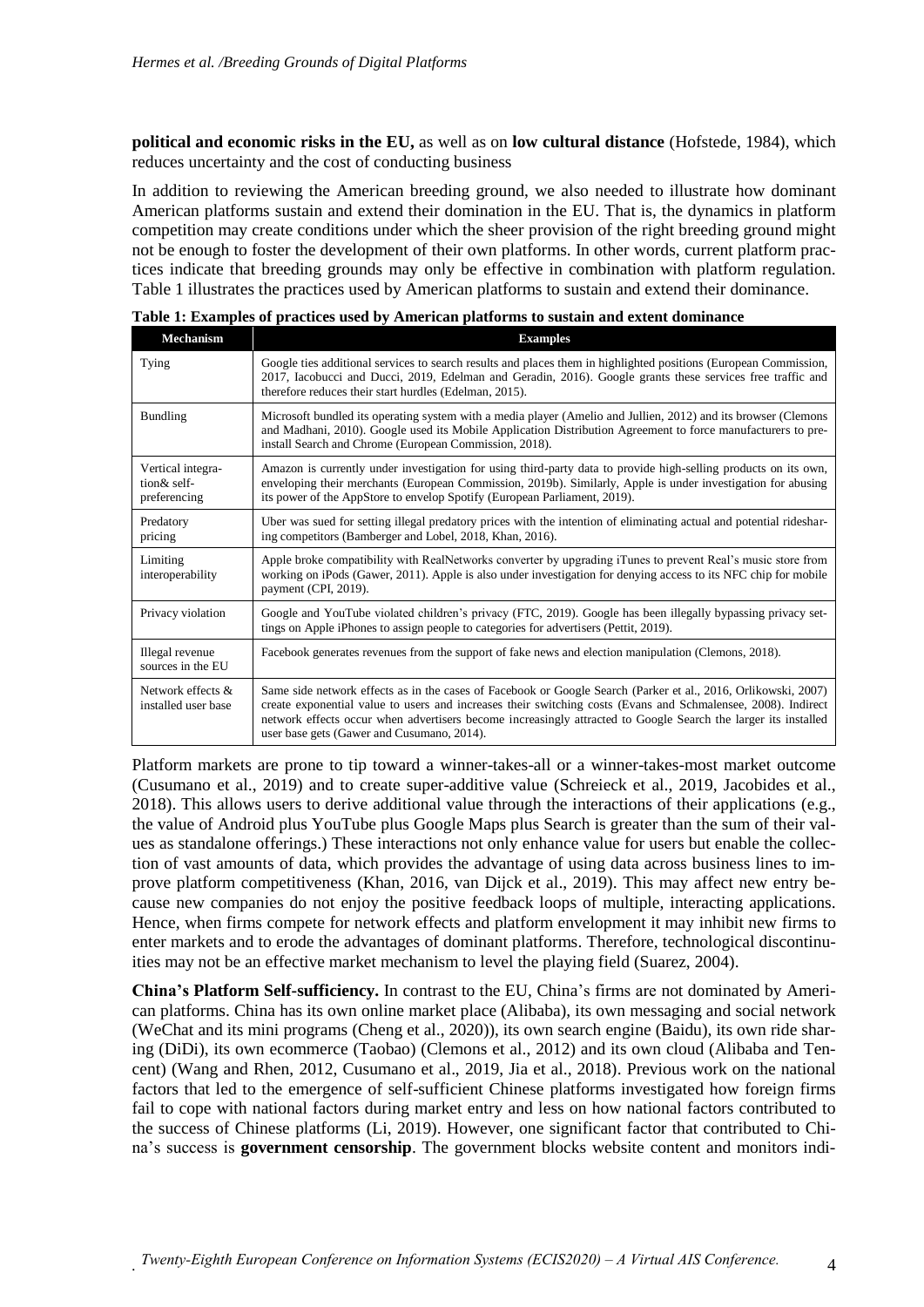viduals' internet access and has blocked international rivals from its market (Wang and Rhen, 2012, Zeng and Glaister, 2016).

On the other hand, the literature mentions multiple aspects of why early movers in software and platform-based business models failed to cope with China's environment. First, there were **informal constraints** such as cultural distance and diverging norms (Zeng and Glaister, 2016). Second, new entrants largely ignored **subnational differences** within China, which hampered being able to achieve a critical mass of users (Zeng and Glaister, 2016). Third, **western business models** have not been modified to the Chinese market (Yang, 2019, Wang and Rhen, 2012); rather, they managed customer expectations and exploited existing practices. Fourth, foreign firms underestimated the **extreme competition** that emerged during China's late entrance (Li, 2019). Fifth, there were **problems with local partners**. On one side, closed networks with only direct partners isolated new entrants from the local market, creating a barrier for innovation (Zeng and Glaister, 2016). On the other side, foreign firms were concerned about sharing their intellectual property with Chinese partners, which impeded the creation of a domestic network in the first place (Froese et al., 2019). Sixth, **attracting and retaining talented labour** has been a major problem for foreign firms (Froese et al., 2019). Finally, foreign firms have been unable to manage **China's regulatory environment**, which changes quickly, is less transparent, and preferentially supports domestic firms (Froese et al., 2019, Li, 2019).

# **3 Research Design**

Our exploratory and explanatory research questions resulted in a research design that combined a set of semantically rich case studies (Yin, 2017, Eisenhardt, 1989) with a partial portfolio approach to the grounded theory methodology (Strauss and Corbin, 1990, Fendt and Sachs, 2008). We, therefore, take an interpretivist stance (Conboy et al., 2012) to discover new content and fresh perspectives instead of testing theory (Locke, 2011). This seemed appropriate given the lack of theory about the national factors influencing American platform domination, Chinese platform self-sufficiency, and the European platform gap. We further argued that different interviewees were likely to perceive different factors as having different relevance, which made an iterative interplay of data collection and analysis therefore suitable. Moreover, the theory gap we identified is worth researching with an explorative, inductive approach. Due to the heterogeneousness and youth of platform theories, developing a theoretical framework and formulating hypotheses upfront was hardly feasible (Urquhart et al., 2010).

**Expert Selection and Data Collection.** The selection of experts represented an essential decision because their explanation of the phenomenon constitutes the subject of this study (Miles et al., 1994). We relied on different criteria to select the experts and to determine a suitable sample. We focused on experts at the executive level. If none were available, we shifted to middle management. All executives worked for European companies headquartered in the EU and had previous experience with platform domination. Hence, interviewees had experience in building platforms and/or defending against platform leaders. Multiple European nations were required in the final sample to derive generalizable conclusions, and various industries were included to control for industry specifics.

We conducted semi-structured interviews with these experts following the guidelines of Gläser and Laudel (2009). To embrace the depth and richness of the data, we construct the interviews following the exploratory stance of the grounded theory methodology (Strauss and Corbin, 1990). Hence, we iteratively revised our interview guidelines based on the insights of interviews that we had already conducted. For example, we decided to explore Chinese platform self-sufficiency in batch 4 after the data suggested that this phenomenon provides additional lessons for EU firms and EU regulators (Table 1). We also chose subsequent interview partners based on the saturation of our constructs from the data that we had already collected. For example, we continuously explored new industries and countries and, we also shifted toward interviewing consultants, academic experts, and regulatory employees that were experienced in digital platforms. We ended the interviews once new insights stopped emerging. In total, 32 interviews were conducted between May 2018 and September 2019 (Table 1). The interviews were conducted in seven European countries and include 19 different industries.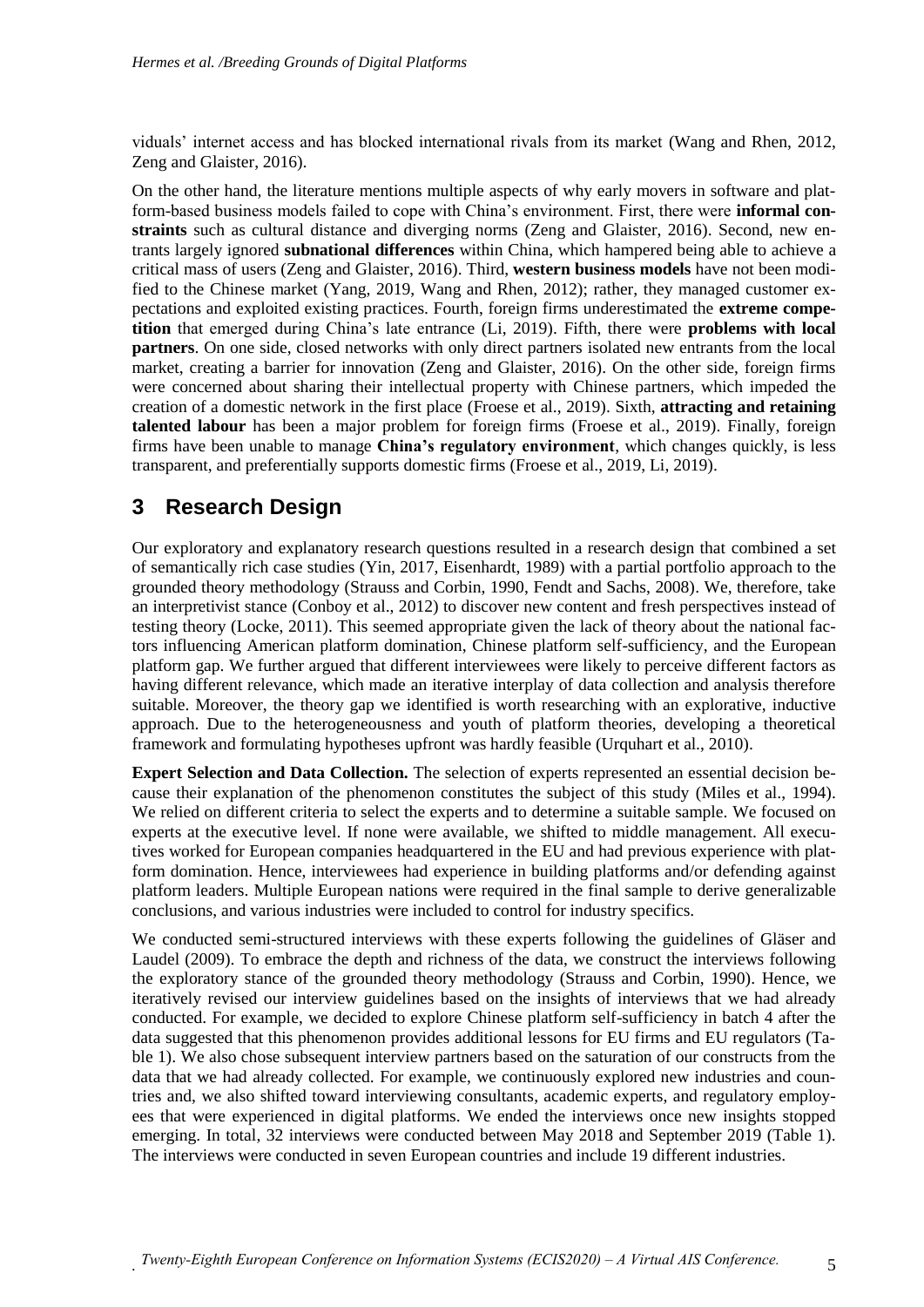| ID             | <b>Batch</b>   | <b>Industry</b>                                            | HQ <sup>1</sup>   | <b>Market</b>                               | Size <sup>2</sup> | Position <sup>3</sup>                              | <b>Duration</b> | <b>Documentation</b> |
|----------------|----------------|------------------------------------------------------------|-------------------|---------------------------------------------|-------------------|----------------------------------------------------|-----------------|----------------------|
| 26             | 1              | Electronic engineering                                     | Germany           | B <sub>2</sub> B                            | Large             | $CIO^*$                                            | around 1h       | Verbatim             |
| 27             | $\mathbf{1}$   | Insurance                                                  | Germany           | B <sub>2</sub> C                            | Large             | <b>Group IT Governance</b>                         | around 1h       | Verbatim             |
| 28             | 1              | <b>Mobility Research</b>                                   | Germany           | non-profit                                  | Small             | Institute chief*                                   | around 1h       | Verbatim             |
| 29             | 1              | Telecommunication                                          | Germany           | B <sub>2</sub> C                            | Large             | Senior Project Field Manag-<br>$er*$               | around 1h       | Verbatim             |
| 30             | $\mathbf{1}$   | Open Source Community                                      | Germany           | non-profit                                  | Large             | Division Manager Public<br>Affairs                 | around 1h       | Verbatim             |
| 31             | 1              | <b>Enterprise Software</b>                                 | Germany           | B <sub>2</sub> B                            | Large             | Cloud Manager*                                     | around 1h       | Verbatim             |
| 21             | $\overline{2}$ | Manufacturing                                              | Denmark           | B2B                                         | Large             | $CIO^*$                                            | 01:10:33        | Transcript           |
| 22             | $\overline{c}$ | Food and Beverage                                          | Denmark           | B <sub>2</sub> B                            | Large             | Senior VP of IT*                                   | 01:02:33        | Transcript           |
| 23             | $\overline{c}$ | Medical Equipment                                          | Denmark           | B <sub>2</sub> B                            | Large             | VP of Corporate IT                                 | 01:00:57        | Transcript           |
| 24             | $\overline{2}$ | News Publishing                                            | Denmark           | B <sub>2</sub> B <sub>/B<sub>2</sub>C</sub> | Medium            | $CIO^*$                                            | 00:57:41        | Transcript           |
| 32             | $\overline{2}$ | Academia                                                   | Denmark           | non-profit                                  |                   | Medium Professor                                   | around 1h       | Verbatim             |
| 16             | $\overline{3}$ | Telecommunication                                          | France            | B2B/B2C                                     | Large             | Senior Manager for Strategic<br>Partnerships       | around 1h       | Verbatim             |
| 17             | $\overline{3}$ | Banking / Finance                                          | France            | B <sub>2</sub> B <sub>/B<sub>2</sub>C</sub> | Large             | $CIO^*$                                            | around 1h       | Verbatim             |
| 18             | $\overline{3}$ | <b>Broadcasting</b>                                        | France            | B <sub>2</sub> B                            | Large             | $CIO^*$                                            | around 1h       | Verbatim             |
| 19             | $\overline{3}$ | Aerospace                                                  | France            | B2B                                         | Large             | Head of Data Governance*                           | around 1h       | Verbatim             |
| 20             | 3              | <b>Ophthalmic Optics</b>                                   | France            | B <sub>2</sub> C                            | Large             | $CIO^*$                                            | around 1h       | Verbatim             |
| 1              | $\overline{4}$ | <b>Fashion and Media</b>                                   | Germany           | B <sub>2C</sub>                             | Small             | $CEO*$                                             | 00:46:31        | Transcript           |
| $\overline{c}$ | 4              | Digital Consultancy                                        | France            | B <sub>2</sub> B                            | Large             | Client Service Director                            | 00:51:29        | Transcript           |
| 3              | $\overline{4}$ | Strategic Communica-<br>tions                              | Austria           | B2B                                         | Small             | <b>CEO</b>                                         | 00:44:36        | Transcript           |
| 4              | $\overline{4}$ | Distributor of Steel and<br><b>Metal Products</b>          | Germany           | B <sub>2</sub> B                            | Large             | Head of Corporate Office*                          | 00:45:12        | Transcript           |
| 5              | 4              | <b>Messenger Application</b>                               | Germany           | B <sub>2</sub> B                            | Small             | $CEO*$                                             | 00:55:30        | Transcript           |
| 6              | $\overline{4}$ | <b>Graduate Recruiting</b>                                 | France            | B <sub>2</sub> C                            | Medium            | Team Manager DACH*                                 | 00:37:13        | Transcript           |
| $\overline{7}$ | $\overline{4}$ | <b>Sales Automation</b>                                    | United<br>Kingdom | B <sub>2</sub> B                            | Small             | $CEO*$                                             | 00:30:07        | Transcript           |
| 8              | $\overline{4}$ | Platform Advisory                                          | Netherlands       | B <sub>2</sub> B                            | Large             | Senior Manager*                                    | 00:47:19        | Transcript           |
| 9              | $\overline{4}$ | Management & Strategy<br>Consultancy                       | Germany           | B <sub>2</sub> B                            | Small             | $CEO*$                                             | 00:53:52        | Transcript           |
| 10             | $\overline{4}$ | <b>Mechanical Engineering</b>                              | Germany           | B2B                                         |                   | Medium Head of Performance Market-100:57:54<br>ing |                 | Transcript           |
| 11             | $\overline{4}$ | Strategic and Technical<br>Consultancy                     | United<br>Kingdom | B2B                                         | Small             | Principal Consultant*                              | 00:58:17        | Transcript           |
| 12             | $\overline{4}$ | <b>Advice Community</b>                                    | Germany           | B <sub>2C</sub>                             | Small             | $COO*$                                             | 00:56:29        | Transcript           |
| 13             | $\overline{4}$ | Digital Service Provider,<br><b>Technology Consultancy</b> | Germany           | B2B                                         | Small             | CEO                                                | 00:55:14        | Transcript           |
| 14             | $\overline{4}$ | <b>Financial Software</b>                                  | France            | B2B                                         | Medium            | General Manager DACH and<br>$CEE*$                 | 00:36:49        | Transcript           |
| 15             | $\overline{4}$ | Car Manufacturer                                           | Germany           | B <sub>2C</sub>                             | Large             | Developer Infotainment<br>Systems*                 | 00:33:32        | Transcript           |
| 25             | $\overline{4}$ | Regulator                                                  | Belgium           | non-profit                                  | Large             | Policy Officer - Lawyer                            | 00:36:04        | Transcript           |

**Table 2: Overview of the interviewees**

 $1 HQ =$  Headquarter; <sup>2</sup> Number of Employees: small =  $0 - 99$ ; medium =  $100 - 999$ ; large =  $1000 +$ ,  $3 *$  = first-hand experience with platform domination

The interviews lasted around 1 hour on average. The interview questions covered the general background of the company, the sources within the US that lead to American domination, the sources within each country and Europe more broadly that lead to American domination and European failure, Chinese sources of platform self-sufficiency, and strategies for the EU to bridge the platform gap. To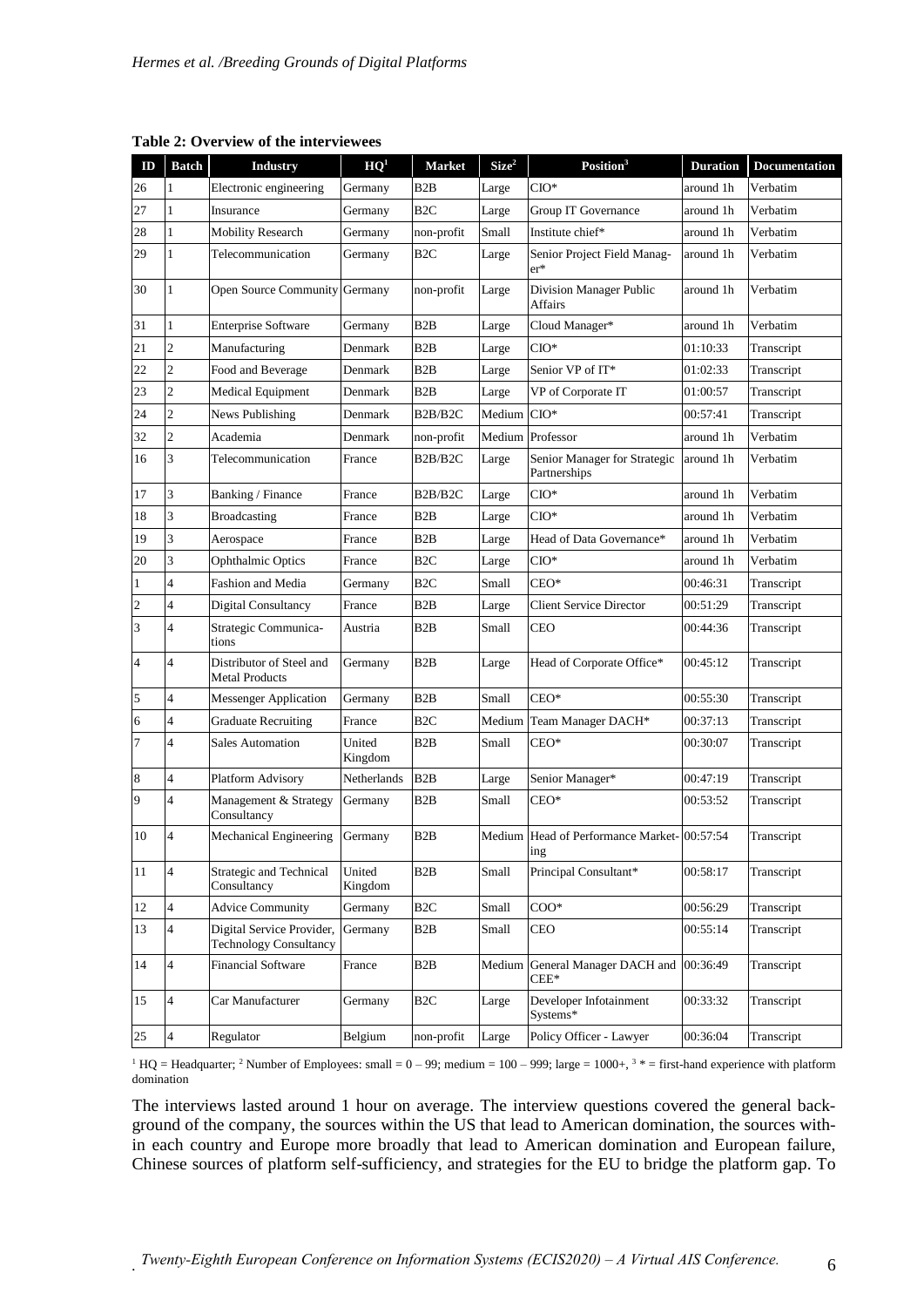prevent capturing stereotypes and generalization, interviewees were asked to provide specific examples. We tried to verify claims by reviewing press articles and literature. Discussed platform companies included Google, Amazon, Facebook, Uber, Airbnb, Microsoft, Apple, Baidu, Tencent, TripAdvisor, Alibaba, Twitter, SAP, Dropbox, Bosh, IBM, Slack, Spotify, and Netflix.

**Coding Process.** Based on our interpretivist stance, the data analysis follows open, axial and selective coding as proposed by Strauss and Corbin (1990). We started with open coding and created 210 open codes associated with the sources of American platform domination, China's platform self-sufficiency, and Europe's platform gap.



**Figure 1: Illustration of the coding scheme**

In axial coding, we identified 10 main categories of codes that included more than 18 subcategories. Subsequently, we conducted selective coding to relate the categories to our theoretical preunderstanding. Following the principle of constant comparison (Urquhart et al., 2010), we examine additionally collected data in light of other developed codes and extant literature.

# **4 Results**

In the introduction, we stressed the fact that national factors are crucial aspects in assessing where dominant platforms emerged. This insight resulted completely from the interviews. Interestingly, the mechanisms for sustaining dominance were not—or were only marginally—mentioned by the interviewees.

#### **4.1 General Sources for the Emergence of Dominant American Platforms and Self-Sufficient Chinese Platforms**

**Entrepreneurial and Digital Mindset.** As mentioned by the expert interviews, the American work attitude is characterized by a high level of risk tolerance and entrepreneurial orientation. No matter how bizarre an idea or business model might seem, Americans will take the risk and try to make it work. Failure is therefore rather understood as gaining additional experience, instead of signaling incompetence and defeat. Executives believe that besides taking high risks, American platforms have been fully committed to their work and eager to destroy competition, no matter the sacrifices. Americans did not wait until they knew something was going to be legal; they just made sure that it was not already illegal. Such a mindset constituted a general greater openness toward innovations and, thus, promoted a digital mindset. In other words, the American openness toward innovation resulted in faster adoption and spread of new technologies without much adherence to traditional values and structures.

In terms of China, executives stated that the Chinese mindset is also characterized by a great willingness to push things forward, to focus on results, and to implement things quickly. This fostered a high acceptance and fast spread of new technologies and services such as mobile payment, social media, and e-commerce. While a digital mindset is also firmly rooted in Chinese society, there are significant differences from the US concerning failure. In China, failure is more related to public disapproval than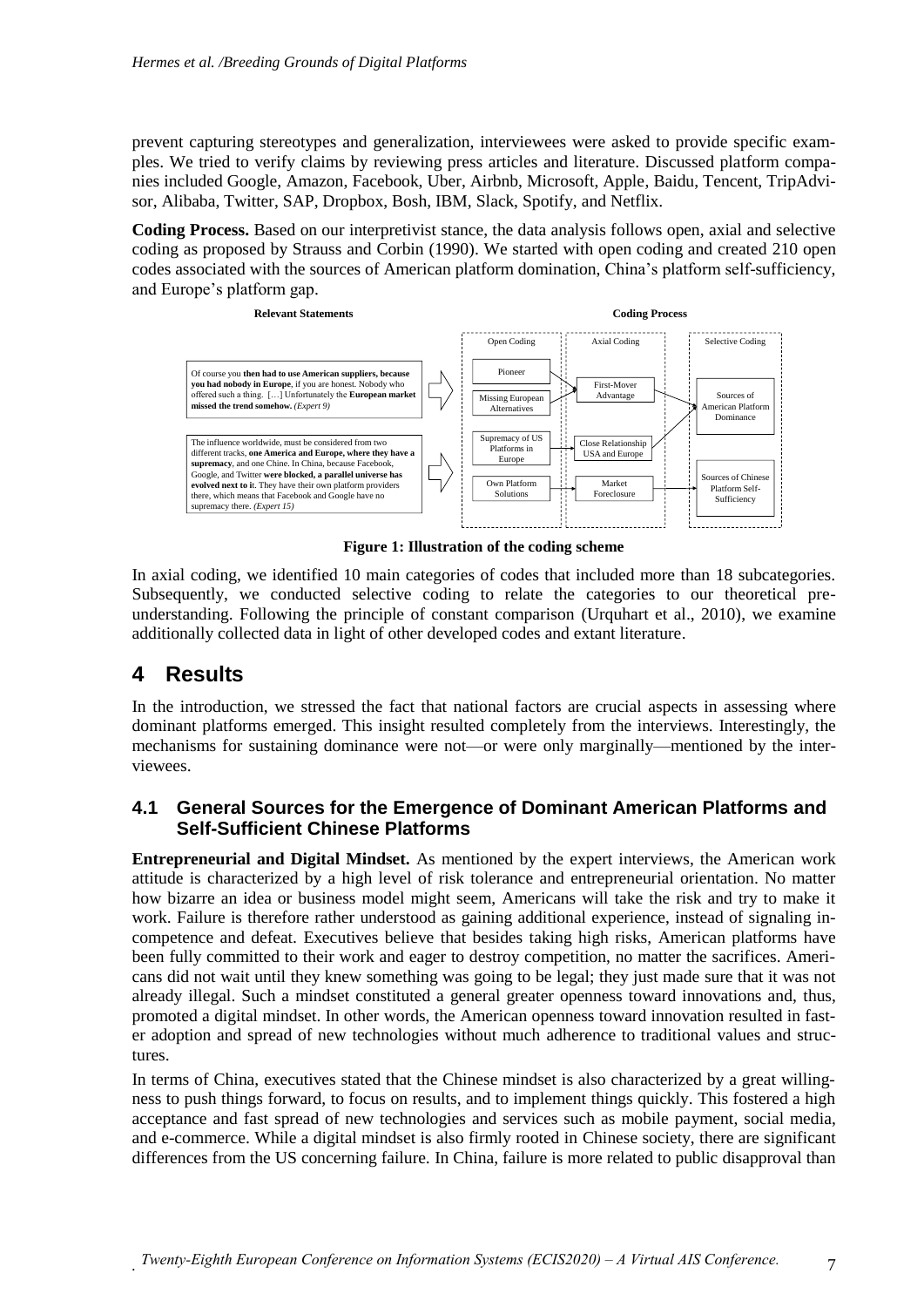to the process of learning. In contrast to both the United States and China, a conservative mindset prevails in Europe. This different mindset becomes particularly apparent in the perception of new opportunities because in Europe there is a tendency to focus on the downside rather than the upside, as illustrated by Interviewee 23: *"If you talk to a German, he will tell you 1,000 good reasons why you should not start your own business: Your building savings contract, your rent, and think about your pension."* Another difference is the attitude toward perfection, referring to the phenomenon of "engineering thinking." Traditionally, mechanical engineering is one of the largest industries in Europe, making Europe the largest producer and exporter of machinery worldwide (Vieweg et al., 2012). This heritage has led to a mindset that always strives for perfection and never accepts solutions that are just good enough. However, such a mindset contrasts with the process of developing modern software like platforms. It also hampers new approaches, such as the minimum viable product.

**Single Market.** Executives agreed that the size of the single market is a major factor in creating the right breeding ground for platforms to emerge. Interviewee 12 illustrates how scalability is limited by national borders and perceived market size: *"If we think in millions of users, then we are cool; the Americans think in tens of millions of users, and in China, they are already thinking in billions of users. Because they just have the people. The scaling there is simply amazing."* The quote highlights the importance of a large user base to facilitate the scalability of a platform and to leverage positive network effects. Otherwise, platforms might not tip toward a dominant position and establish themselves as winner-takes-all. Moreover, the American and the Chinese single market are homogenous, meaning that the languages, legislation, standards, and laws are unified. This allows platforms to easily address an extremely large potential user base without the need for regional adjustments. A large single economy, therefore, enabled platforms to create an enormous momentum, mature their technologies, and build economies of scale. As a result, American platforms were able to crush global competitors and establish a dominant position, whereas China created and sustained self-sufficient platforms. In contrast, the interviewees regarded Europe as a very fragmented market. Europe is a region with multiple languages, heterogeneous laws, differing trade and tax laws, and various national preferences. Therefore, European platforms must conduct individual rollouts for each country. This impedes their growth and speed of expansion. Furthermore, Europe lacks a unified technological ecosystem. For example, card payments are processed differently in each country. As a result, European platforms must create different nation-specific versions to adjust to local technological ecosystems. This increases cost and complexity.

**State Financing.** Some interviewees highlighted that the American government, more precisely the US military, was the main driver of innovation from the 1970s to the '90s, for example by laying the foundation for the internet. Even nowadays, the US government's defense- and security-focused investment firms, for example the Army Venture Capital Initiative (Army Venture Capital Initiative, 2015), are funding American technology companies that are related to a political agenda. In China, the state plays an even more important role as it substitutes conventional venture capital firms to a large extent. Hence, the government has been and continues to be a significant financier and driver of innovation. Due to the lack of democratic processes, the government can also make faster political decisions and has to cope with fewer personal rights and data protection laws. In contrast, European decision making is slow due to high bureaucracy burdens, lack of consensus on the EU level, and the limited stability of national governments. Interviewee 3 stressed this as follows: *"What annoys me is […] that we do not get those things right in Europe; it is 'too little too late' what we are doing in Europe so far. This is due to our decision-making processes and also due to our political processes."*

**Local Cluster.** The executives emphasized the fact that the geographic concentration of platform companies, suppliers, complementors, and venture capitalists played a key role in the successful development of digital platforms in the USA and China. Interviewee 9 described such clusters and their advantages as follows: *"On one side of the street are the platform providers and on the other side of the street are the applications providers. In other words, you try to keep the distances short and simplify the networking."* These local clusters allow digital platforms to operate more productively and to innovate continuously (e.g. by accessing information, technology, and partners). More importantly,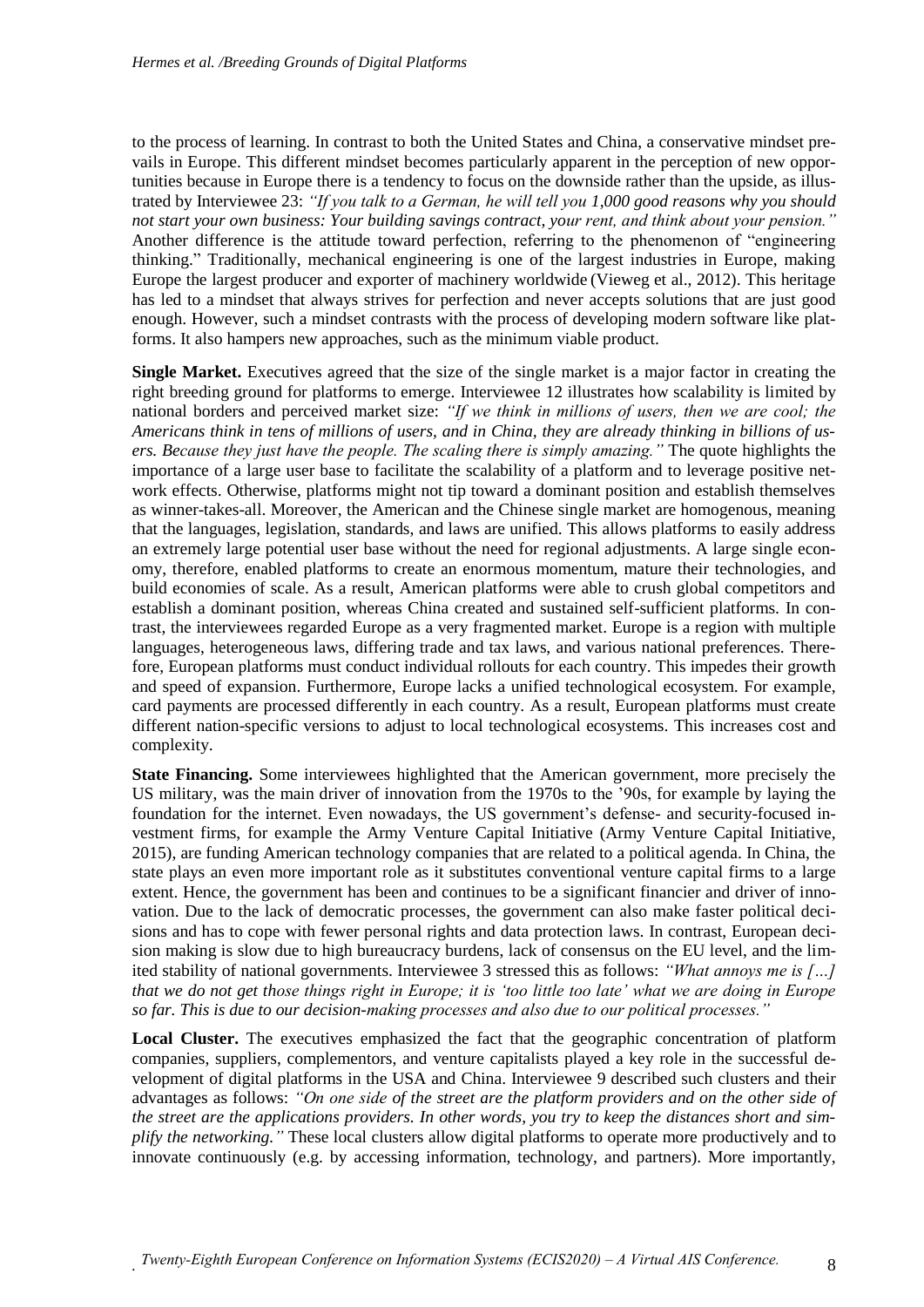new platforms such as Uber or Twitter have been growing within Silicon Valley, which may have been more difficult in isolated locations. In contrast, interviewee 13 stressed that *"I can't think of a European Silicon Valley around the year 2000"* and interviewee 8 indicated that nowadays *"in Europe it's more scattered."* Thus, indicating that every nation aims to build its own hotspot instead of joining forces.

#### **4.2 Specific Sources for the Emergence of Dominant American Platforms**

First Mover Advantage. The executives agreed that American firms entered the market first and that early adoption of computer technology helped platform companies such as Apple and Microsoft. Firstmover advantage allowed American platforms to create lock-in effects, achieve network effects, and economies of scale, gain a reputation among consumers and firms, and mature their technologies. This enabled them to establish high entry barriers for potential competitors and to exploit the winner-takesall characteristics of platform ecosystems. Interviewee 9 emphasized that even nowadays American platforms keep exploiting first-mover advantages: *"Of course, you had to choose American [cloud] providers, because you had no one in Europe, I have to say quite honestly. No one has offered something like this.*" Moreover, American regulations were slow to adapt to platform-based business models, which could, therefore, scale quickly and cheaply. These platforms accumulated financial and human capital, and they could then compete more easily against new entrants, which faced stricter regulations, especially in the EU.

**Renowned Technical Universities.** According to the interviewees, early on, the United States had renowned universities in the technical areas of computer science and information systems. As a result, *"many of the big companies in Silicon Valley, they came out of the Stanford and Berkeley University network"* (Interviewee 12), as is witnessed by the fact that Stanford alumni founded Google, Yahoo, and Cisco, for example (Lebret, 2017). The close ties between the universities and the start-ups allowed emerging platforms to quickly and continuously access talent. This head start in knowledge helped to create superior technology, which in turn created new challenges and new knowledge, triggering a positive feedback loop

**Historic Partnership.** American platform dominance has been encouraged by the historically strong ties between Europe and the United States. This implies that the EU had little concern about American software providers. Interviewee 23 described Europe's relationship to the United States and China as follows: *"It's being perceived that the US is our friend and the Chinese are more like, you know, the threat coming in."* Since Americans had provided technology for Europe for quite a long time, for example IBM provided espionage tools to Denmark during the Cold War, the executives emphasized that it is the norm to use American software in Europe (see also Macrakis et al., 2009). The long history of relying on American technology was also mentioned by Interviewee 24 as one reason that prevented European companies from building their own products: *"The Danes kind of gave up on building their own stuff since […], I think the last time we did something was in the 1950s."*

**Access to Venture Capital.** All the executives agreed that the immense scaling of American platforms was first and foremost due to high amounts of venture capital funding. These funding rounds were achieved because the American investors focused less on key performance indicators, such as profitability, but rather on the rapid growth of the platform and the potential behind the ideas such as controlling online gateways or harvesting big data. They were not as concerned about losing on many investments as they were on winning big on a few. Venture capital firms have been around longer in the United States than in Europe or China, and they have gathered more experience, established efficient investment structures, and built venture capital hotspots like Silicon Valley. Europe, however, lacks the willingness to invest in platform-based business models. Investors tend to avoid risky software-based business models that have global objectives. They prefer instead to invest in industryspecific solutions. This behavior might be attributed to the lack of successful European platforms. However, if this attitude remains, a vicious circle is created that impedes future investments.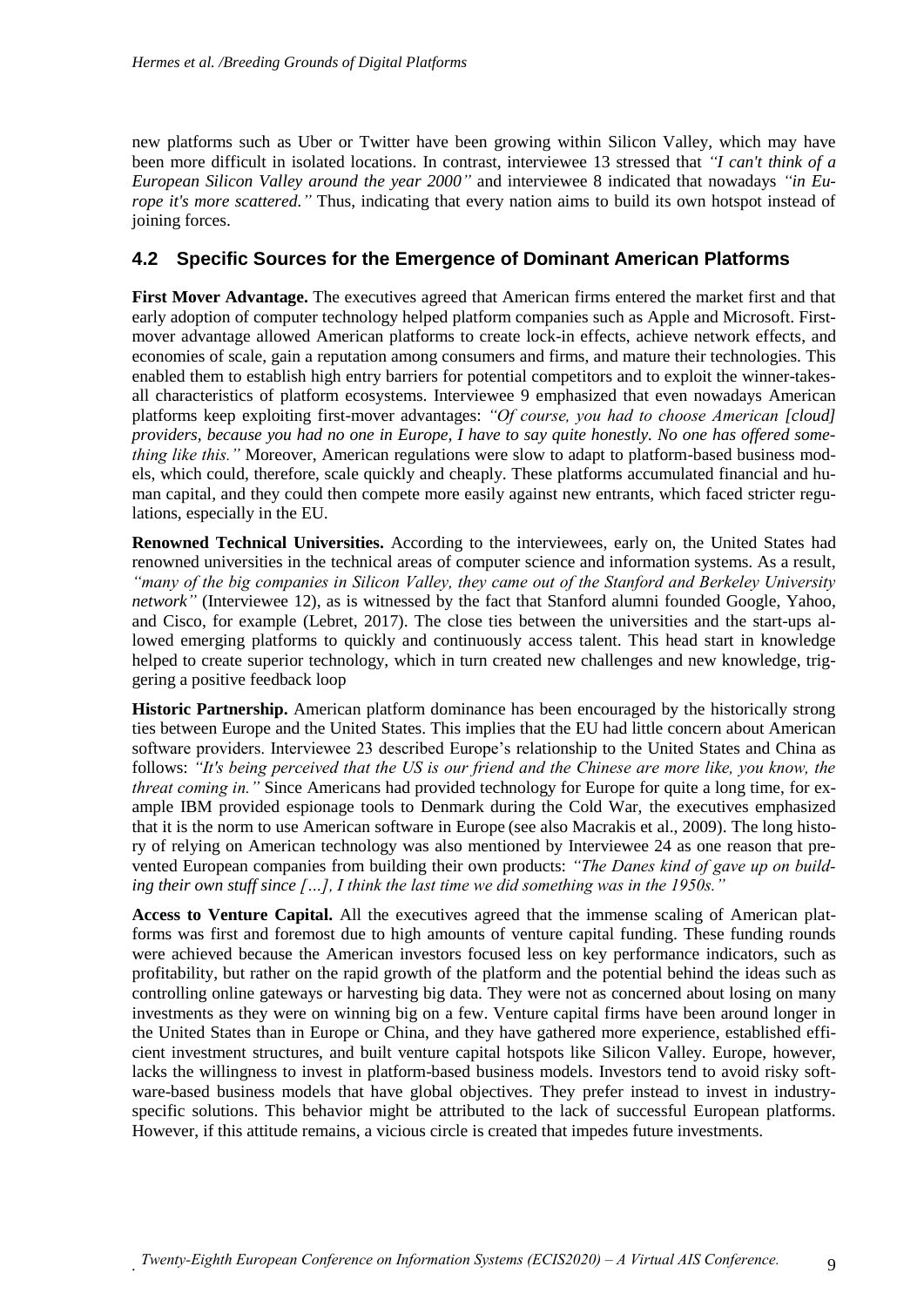#### **4.3 Specific Sources for the Emergence of Self-Sufficient Chinese Platforms**

**Rivalry.** As the interviewees stated, the mindset in China is heavily influenced by its rivalry with the United States over becoming the most powerful nation in the world. The Chinese government has realized that economic and technical domination, including in the realm of digital platforms, is a good way to increase its worldwide power and influence. This competition with the United States for global technological supremacy is an immense incentive and provides the motivation for China to catch up with American platforms and push them off the throne. Due to this rivalry, there is generally a lower willingness to use American software in China.

**Market Foreclosure.** The most evident reason for Chinese players to thrive in their domestic markets is outlined by Interviewee 15: *"In China, as a result of blocking Facebook, Google, and Twitter, a parallel universe has evolved alongside."* Because platform dominance is sustained by limiting access to unauthorized sources of information, a parallel universe of self-sufficient Chinese platforms has evolved: Alibaba ("China's Amazon"), Weibo ("China's Twitter"), Baidu ("China's Google"), QQ and WeChat ("China's Facebook"), and Youku Tudou ("China's YouTube"). Even though American platforms initially did not refuse to support the Chinese government's efforts strengthen local censorship and control over society, public disapproval, and political pressure caused American platforms to change their strategy. Therefore, China engaged more thoroughly in protectionism to sustain its objectives.

**Greenfield Approach.** While European firms faced major issues in trying to convert their existing business models into platform-based business models, China's less developed infrastructure provided the following advantage according to Interviewee 4: *"The market was simply not as mature as in Europe and the USA. Therefore, structures were not as fixed and perhaps not too rigid, instead, it was just a young market, which was completely open to incorporate the improvements associated with digitalization and platforms […].*" Hence, the greenfield approach has the major advantage of being able to fully incorporate all improvements associated with digitalization and platformization, instead of taking legacy systems and rigid structures into account. This allowed China to leap for radical innovations in contrast to most European firms, which were and are mainly restricted to incremental innovations. For example, China skipped desktop computing. Once mobile computing gained momentum, the Chinese could directly leverage this trend, which enabled China to quickly adopt new approaches to software development and user experiences, as can be seen in online finance.

## **5 Discussion and Conclusion - The European Path to Platform Self-Sufficiency**

In this section, we first summarize the historic breeding grounds of digital platforms in the United States, China, and the EU based on the interviews and related work. We use the theoretical lens of competitive advantage of nations to systematically compare the three breeding grounds. The summary is shown in Table 3. Second, we discuss why regulatory intervention is necessary for Europe's platform self-sufficiency. Finally, we outline how regulators should intervene and propose a regulatory strategy to establish a self-sufficient platform economy at the EU level. Our recommendations are based partially on the interviews and partially on desk research because the interviewees had few suggestions for regulation and lacked economic and legal frameworks to create recommendations.

In the following section, we discuss **why regulatory intervention is necessary** for Europe's platform self-sufficiency. Regulatory intervention becomes necessary when two conditions are met. First, when technological discontinuities do not reduce entry barriers or when changes in consumer preferences do not weaken the competitive advantage of dominant firms and second when dominant firms abuse their power and engage in illegal conduct. Hence, when markets fail to remain competitive and when firms disregard laws, dominant firms can (1) easily defend their dominant position as new entry encounters high barriers to enter and high barriers to dethrone the dominant firm and (2) dominant firms can more easily enter and conquer markets of competitors as well as completely new markets. Dominant firms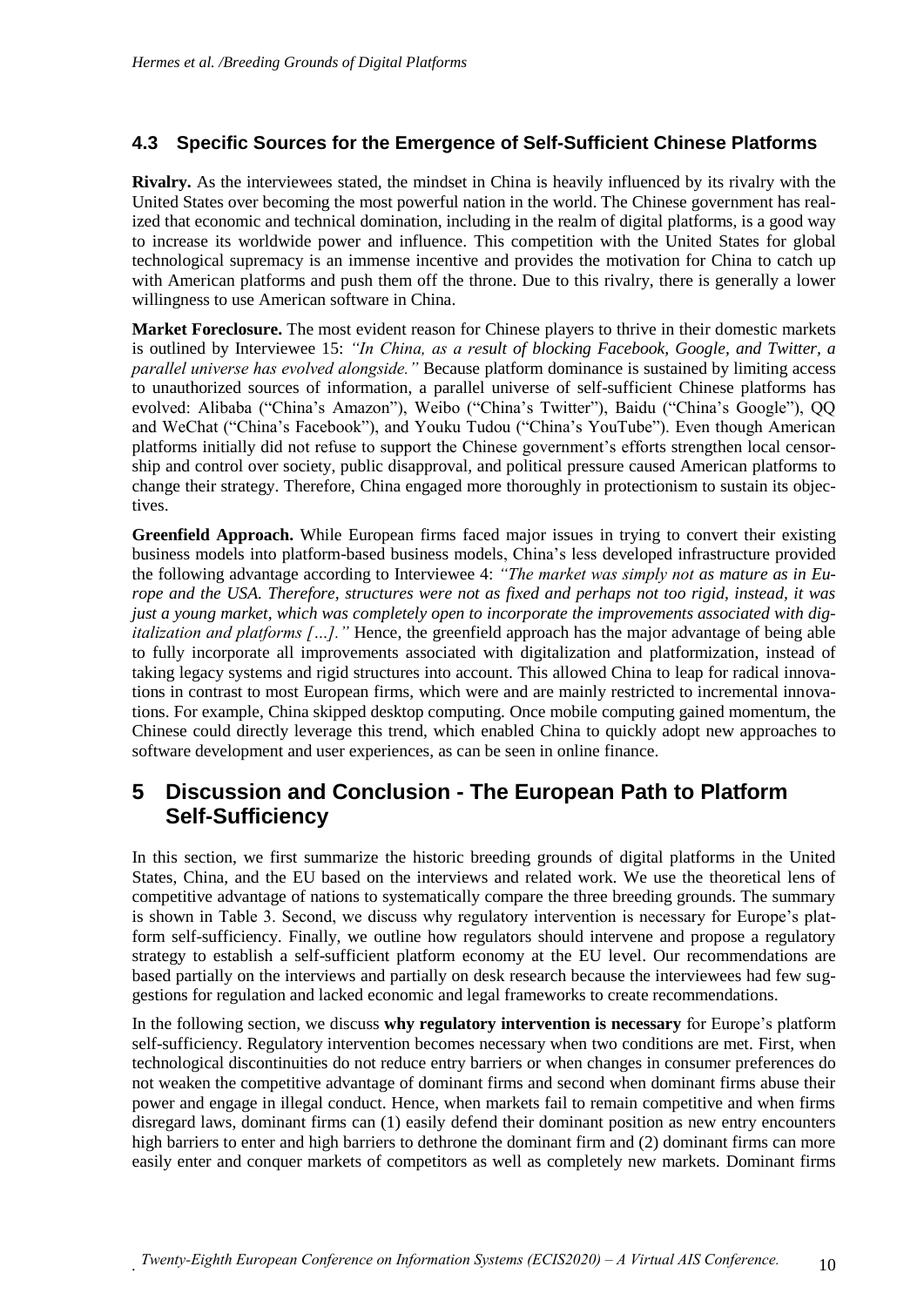thereby expand their lines of business which increases their market power and architectural control (Cennamo, 2019). We argue that both conditions are met in the European platform economy.

| <b>Breeding Ground</b>            | <b>USA</b>                                                                                                                                            | China                                                                                                                                    | EU                                                                                                                              |
|-----------------------------------|-------------------------------------------------------------------------------------------------------------------------------------------------------|------------------------------------------------------------------------------------------------------------------------------------------|---------------------------------------------------------------------------------------------------------------------------------|
| Factor condition                  | Knowledge through skilled<br>labor and local cluster<br>Infrastructure through early<br>٠<br>access to computer and tele-<br>communication technology | Knowledge through local<br>cluster and heavy investment<br>in research and education                                                     |                                                                                                                                 |
| Demand condition                  | $\blacksquare$ Single market<br>Military procurement<br>٠<br>• Western requirements                                                                   | $\blacksquare$ Single market<br>• Chinese requirements                                                                                   | • Fragmented market<br>• Western requirements                                                                                   |
| Related and supporting industries | Venture capital<br>٠<br>Suppliers in computer tele-<br>communication technology                                                                       |                                                                                                                                          |                                                                                                                                 |
| Firm strategy and rivalry         | Domestic rivalry<br>٠<br>Entrepreneurial and digital<br>٠<br>mindset<br>First mover<br>٠<br>• Western business practices<br>Superior technology<br>٠  | • Entrepreneurial and digital<br>mindset<br>Chinese business practices<br>High competition<br>٠<br>Greenfield approach                   | • Engineering thinking<br>• Western business practices<br>Low competition<br>٠<br>Legacy systems<br>٠                           |
| Government                        | • Antitrust protected new en-<br>trance<br>State financing<br>٠                                                                                       | • Censorship<br>Blocked foreign entry<br>٠<br>• Support of domestic firms<br>• Changing and opaque envi-<br>ronment<br>• State financing | • Benefited established firms                                                                                                   |
| Local cluster                     | • Early and concentrated                                                                                                                              | • Late and concentrated                                                                                                                  | • Late, small and scattered                                                                                                     |
| Culture and Institution           | • Western culture and institu-<br>tions<br>Historic partnership with EU<br>٠                                                                          | Chinese culture and institu-<br>٠<br>tions<br>Rivalry towards the US<br>• Subnational differences                                        | • Western culture and institu-<br>tions<br>• Low political and economic<br>risk<br>■ Historic partnership with the<br><b>US</b> |

**Table 3: Summary of the Historic Breeding Grounds of Digital Platforms**

The reason why a technological discontinuity (Suarez, 2004) may not help resides in the nature of information technology. New information-based technology such as artificial intelligence strongly builds upon large amounts of data. Such big data can easily be harvested by offering free services in exchange for personal information. The continuous increasing flow of information is then used to develop better services, which again increases the flow and scope of incoming information, generating a positive feedback loop (Zuboff, 2019, van Dijck et al., 2019). Although simplified, this model describes how American platform giants continuously develop superior technology. European firms did not engage - and are now unable to engage - in this data harvesting to the same extent as American and Chinese platforms. European firms may now be strongly limited in building up big data databases. European firms may, therefore, be hampered in their ability to exploit new technologies and to offer novel services.

At the same time, we observe that consumer preferences have not largely changed. In contrast, consumers mainly prefer convenience and targeted advertisements over privacy and security. Consumers also prefer the super-additive value creation of platform conglomerates and would lose value if they switched to less integrated platform operators. Hence, consumer willingness to prefer dominant platforms over new, small, and clean alternatives does not help new entrance. Finally, we argue that dominant platform operators are abusing their power and engage in illegal conduct to sustain and extend their dominance in Europe. Table 1 provides an overview of illegal mechanisms penalized by European regulators such as tying, bundling, vertical integration, privacy violations, and predatory pricing. Consequently, dominant platforms can harvest revenues that are not available to European firms that allow them to cross-subsidize new services and even offer them for free, foreclosing on European competition. Taking both conditions into account, we argue that regulatory intervention is necessary to create a self-sufficient platform economy in the EU.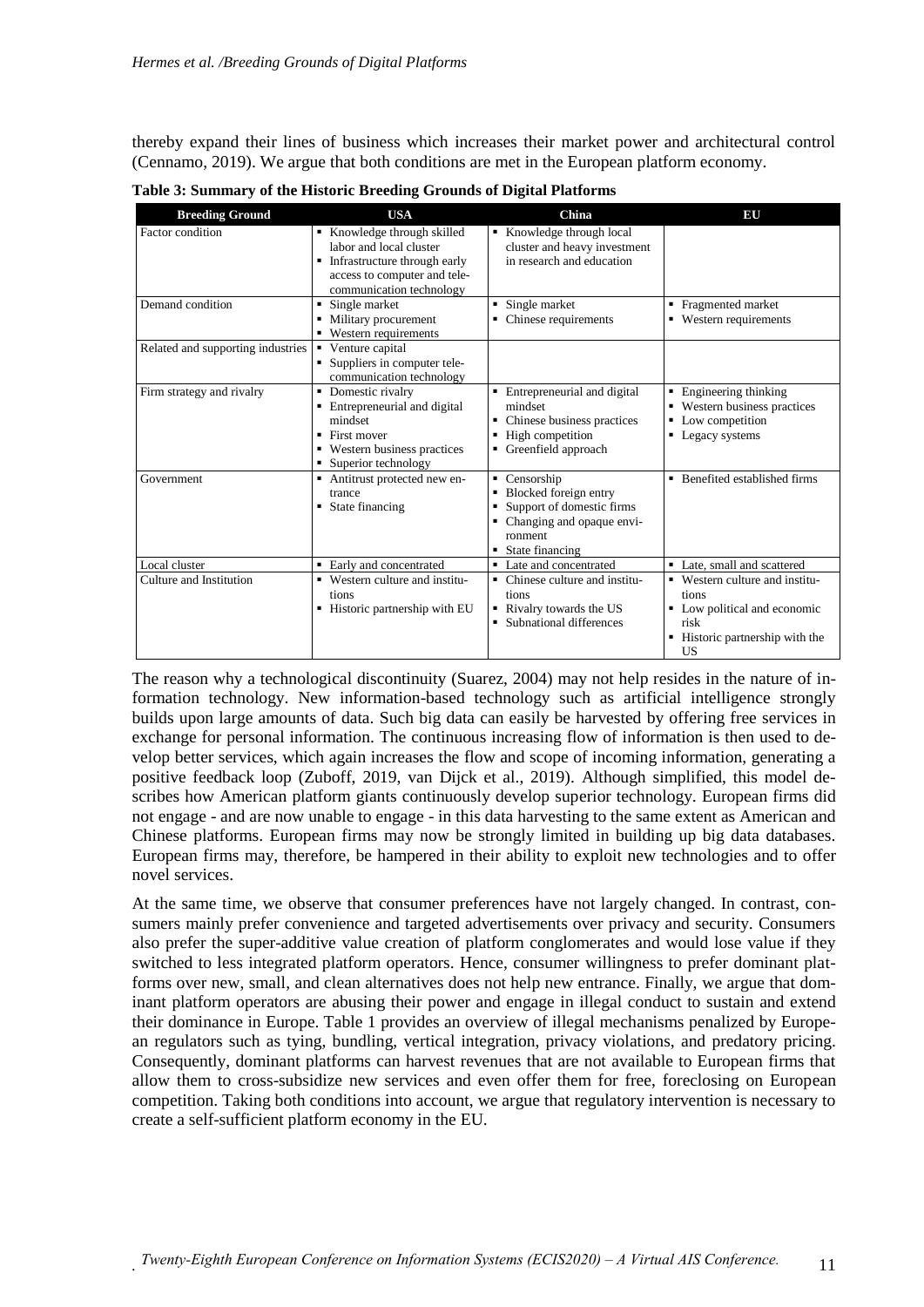Finally, we outline **how regulators should intervene** and propose the following regulatory strategy to establish a self-sufficient platform economy at the EU level: (1) provide a fertile breeding ground, (2) leveling the playing field and (3) cooperate and build own critical European platform infrastructure. First, the EU needs to engage in *regulatory support* by providing a fertile breeding ground to foster the emergence and growth of digital platforms. Based on the general findings from the US and China, we argue that the EU needs to provide a greater amount of finical support, either by private venture funds or state governments. Although the EU has partially resolved the critical issue of single market, it further needs to reduce the perception of risk, build digital capabilities, build European platform clusters, and foster an entrepreneurial and digital mindset.

Second, the EU needs to engage in *regulatory ban* by leveling the playing field to establish and sustain fair and transparent competition. While we have already illustrated some illegal practices that have been banned or are currently under investigation in table 1, we argue that platform regulation needs to move beyond penalizing single practices ex-post and to move towards more general frameworks that constrain platforms ex-ante. This is particularly important as banning ex-post often comes too late in the sense that dominant platforms will have already conquered a new market and new entry might have already been forced out. For example, the EU Commission forced Google to mitigate its Mobile Application and Development Agreement after Google had abused the contract to extend its dominance in web search to mobile search (European Commission, 2018). Although Google now offers European Android users to choose their default search engine when setting up their phones (Gennai, 2019), it might not restore fair competition as users might prefer the search engine with which they are most familiar with and might prefer high quality and personalized search results (technological superiority derived through prior dominance). At the same time, Google has provided financial incentives to manufacturers to circumvent the EU ruling (Amadeo, 2018). It, therefore, remains uncertain whether this ex-post regulatory ban helps European firms to develop apps for preferred locations. In contrast, constraining ex-ante provides the opportunity for setting a level playing field early on. For example, banking laws require the separation of banking and commerce (Shull 1999) and prohibit banks from entering markets other than those in the business of banking. The laws are maintained to ensure fair and efficient allocation of credit, to prevent concentration of power in the banking industry and to counteract possible anticompetitive banking practices (Khan 2016). Similar to banks, dominant platforms are prone to concentration and subject to conflicts of interests when competing with their complementors. Hence, to limit these issues, it might be worth drawing on related rulings and prohibit platforms ex-ante from vertical envelopment.

We also argue that regulators need to consider the worth of unprecedented areas for regulation, such as data monopolization, information asymmetries, and data sharing. We propose that the EU might also enforce data sharing and ban the monopolization of data. While the General Data Protection Regulation allows data portability, this may only be useful once the EU has developed American platform counterparts. Otherwise, users do not have a better alternative to port their data to. Enforcing data sharing**,** however, goes one step further, forcing platform operators to open up their database to some extent to the public. We argue that this would not impede their competitive position; in contrast, it would diminish entry barriers for new entrants and provide more opportunities for innovation and competition.

Third, the EU needs to engage in *regulatory relief* by cooperating and building critical European platform infrastructure to gain digital sovereignty. In contrast to the findings from China, however, we do not see digital sovereignty as digital protectionism. This is not a matter of excluding foreign platforms, but rather of ensuring that European alternatives exist. Building European platform infrastructure (such as operating systems, cloud services, social media, and search) is crucial because European firms will have fewer opportunities to capture new markets in the future compared to their American counterparts. Future customer-facing online applications will call for integration into existing platforms, and European solutions could be denied access or encounter limited interoperability, whereas applications developed by American platforms themselves would be preferred. The resistance of individual European firms seems therefore unlikely, for example for competing against Alexa and Siri in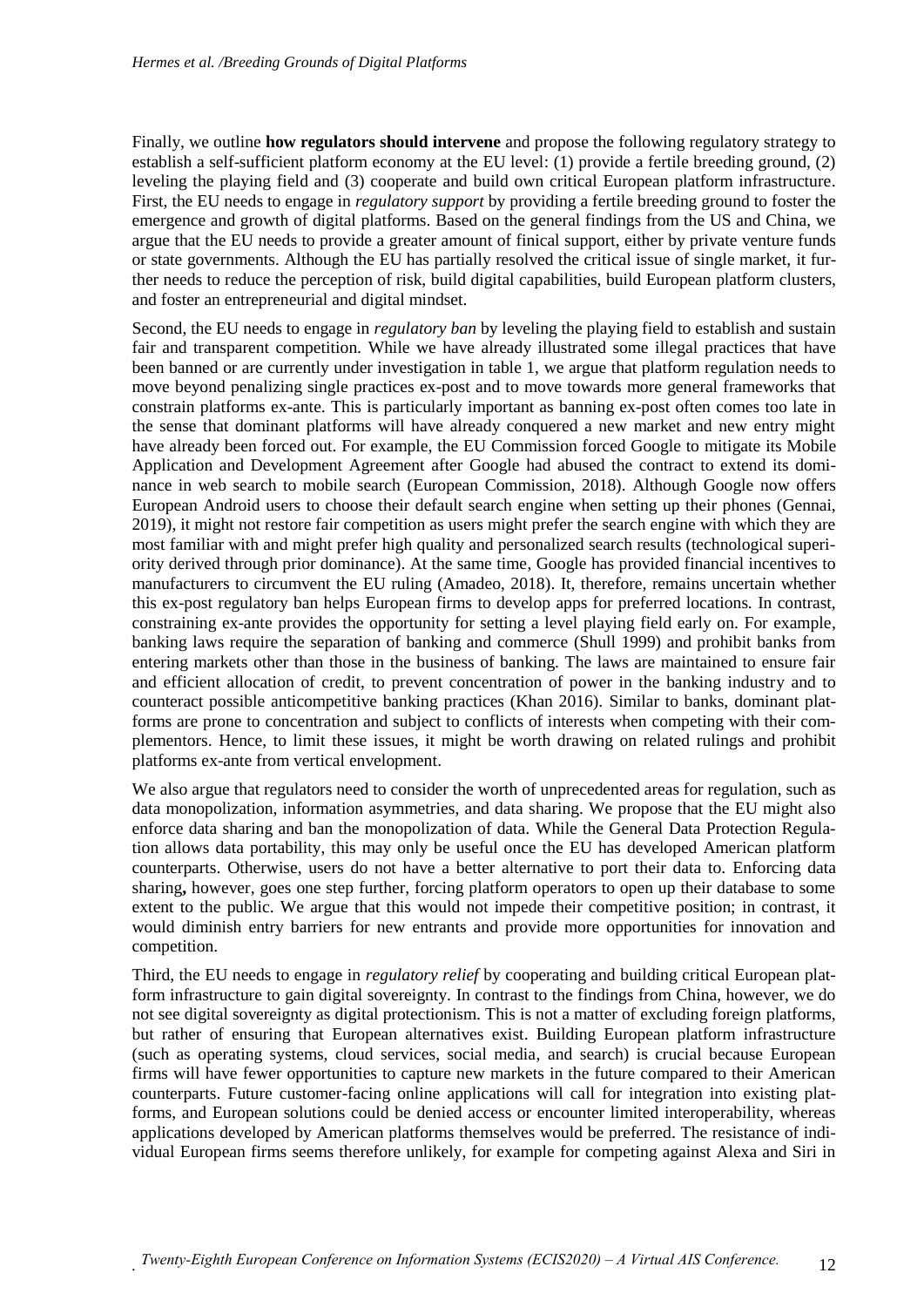new smart home or smart assistant platforms. In contrast, European incumbents are likely to join American platforms like Volvo, which has already decided to adopt Google's Assistant (Svahn et al., 2017, Volvo Cars, 2018), and Mercedes, which is working with Apple's iOS (Mercedes-Benz, 2019).

We, therefore, encourage to continue calling and supporting joint consortia as in the case of the European Processor Initiative or Gaia-X, an initiative for a European cloud. However, the support also needs to provide regulatory relief. For example, if a consortium is required to gain a critical mass of apps, the EU must ensure that if Mercedes, BMW, and Audi cooperate in Germany, and if FIAT and Volvo join, this will not be viewed as a cartel or restraint of trade. This would directly benefit companies by reducing their dependence on American platforms, reducing their strategic vulnerability, and reducing their expense. Consumers would benefit from lower prices and from greater interoperability, allowing European firms to create increasingly integrated services. Although the EU would end up with a single platform for a specific domain, instead of dozens of small specialized platforms, this would be a single viable and relevant platform that could compete effectively and globally with dominant platforms. It would increase the number of European competitors from zero to one. Regulators would need to ensure that access was fair and inexpensive for all companies, but this would increase rather than decrease the number of viable alternatives preserving competition.

# **6 Contribution, Limitation, and Future Research**

Our study makes several **theoretical contributions** to prior work. We confirmed that American platforms gained dominance through military support, renowned technical universities, access to venture capital, first-mover effects, local clusters, and an entrepreneurial and digital mindset (Rothaermel et al., 2006, Porter, 1990, Mowery, 1992). We extended these insights by illustrating that the large size and homogeneity of the American market, as well as its historic partnership with the EU, allowed American platforms to scale their business in their home market and to leverage network effects and benevolent relationships to quickly enter the European market. We confirmed that China's platform self-sufficiency has been achieved through market foreclosure, local clusters, state financing, and its entrepreneurial and digital mindset (Li, 2019, Zeng and Glaister, 2016, Froese et al., 2019). We augmented these factors by demonstrating that the lack of legacy systems and the political and economic rivalry with the United States have been further drivers of China's self-sufficiency. Most importantly, by drawing on Porter (1990) concept of national competitive advantage, we identify the national factors that have led to the platform gap in the EU. We further contributed to the current discussion in IS research to regulate platforms (Bazarhanova et al., 2019, Hermes et al., 2019, Mantovani et al., 2019) by discussing why and how EU regulators should intervene.

Our **contribution to practice** is three-fold. First, we outlined which national factors EU regulators need to support to foster the emergence and growth of digital platforms in the EU. Second, we discussed the role of platform regulation and encouraged regulators to move beyond penalizing single practices ex-post and to move toward more general frameworks that constrain platforms ex-ante. Third, we illustrated that the EU businesses need to cooperate with each other and build an EU critical platform infrastructure. We argue that such platforms are critical to establishing digital sovereignty in the EU and that regulators need, therefore, to provide regulatory relief for extensive industry cooperation.

Our study has multiple **limitations**. First, it is of a qualitative nature; therefore, it is limited by its small sample size and its causal power. Second, we didn't reach out to American and Chinese platform operators to triangulate our results. Third, interviewer bias may be significant. We propose two avenues for **future research**: exploring the consequences of American platform domination for the EU and further analyzing the European platform gap by conducting comparative analysis about American, European, and Chinese platform equivalents like Facebook, WeChat, and SchülerVZ.

**Acknowledgments**: We thank Prof. Frantz Rowe from the University of Nantes for helping with interviews in France and for valuable comments on earlier ideas that were crucial for this article.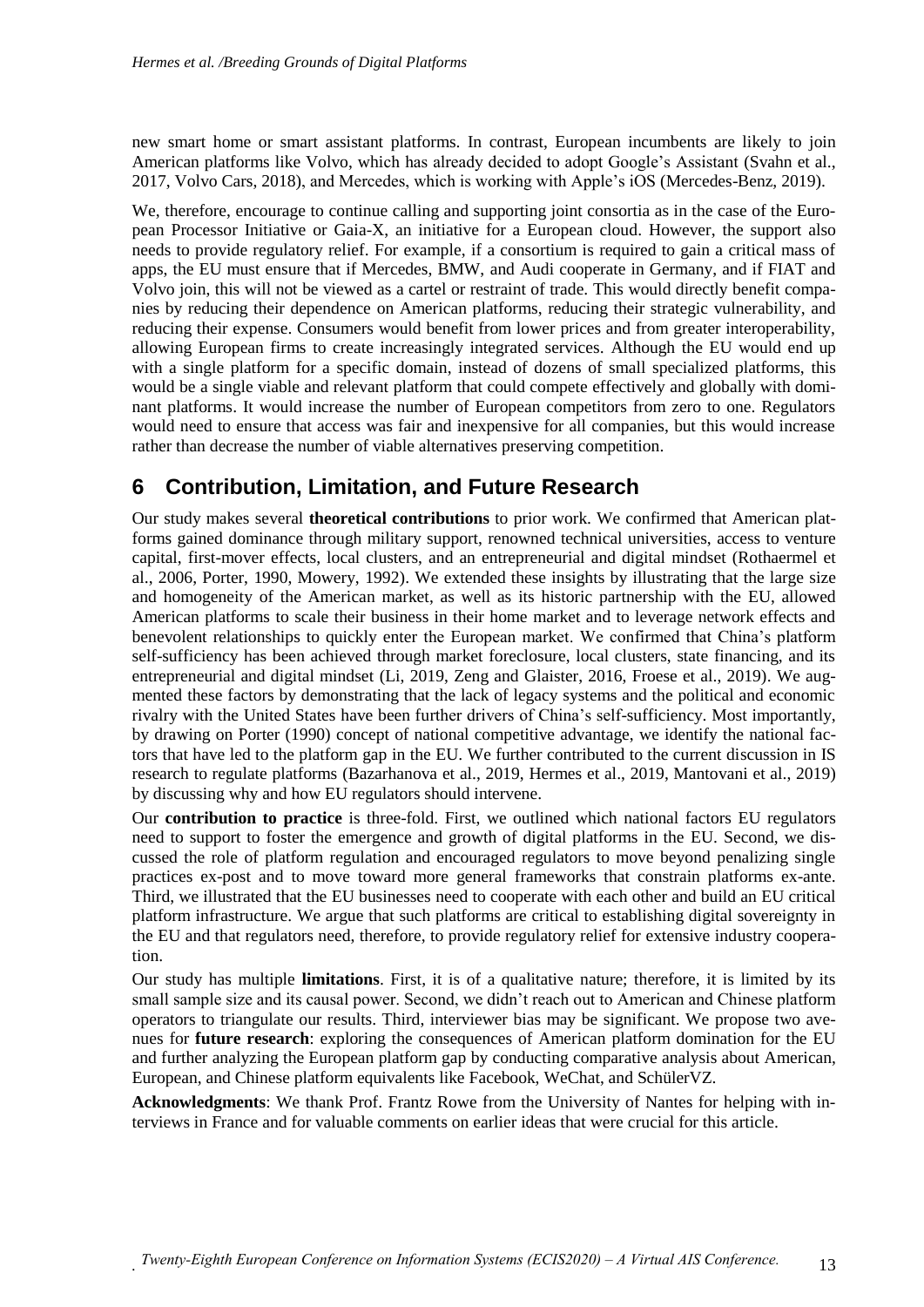#### **7 References**

- Amadeo, R. 2018. *After \$5 billion EU antitrust fine, Google will start charging for Android apps*. arstechnica. Available: [https://arstechnica.com/gadgets/2018/10/google-to-charge-oems-for](https://arstechnica.com/gadgets/2018/10/google-to-charge-oems-for-android-apps-in-the-eu/)[android-apps-in-the-eu/](https://arstechnica.com/gadgets/2018/10/google-to-charge-oems-for-android-apps-in-the-eu/) [Accessed 28.11. 2019].
- Amelio, A. and B. Jullien (2012). "Tying and freebies in two-sided markets." *International Journal of Industrial Organization* 30 (5)**,** 436-446.
- Army Venture Capital Initiative. 2015. *Transitioning Tomorrow's Technology Today*. [https://armyvci.org/:](https://armyvci.org/) Army Venture Capital Initiative. Available: <https://armyvci.org/> [Accessed 30.10. 2019].
- Bamberger, K. A. and O. Lobel (2018). "Platform market power." *Berkeley Tech. LJ* 32 (3)**,** 1051- 1092.
- Bazarhanova, A., J. Yli-Huumo and K. Smolander (2019). "From platform dominance to weakened ownership: how external regulation changed Finnish e-identification." *Electronic Markets***,** 1-14.
- Caillaud, B. and B. Jullien (2003). "Chicken & egg: Competition among intermediation service providers." *RAND journal of Economics* 34 (2)**,** 309-328.
- Cennamo, C. (2019). "Competing in Digital Markets: A Platform-Based Perspective." *Academy of Management Perspectives* (In Press).
- Cheng, K., M. Schreieck, M. Wiesche and H. Krcmar. "Emergence of a Post-App Era–An Exploratory Case Study of the WeChat Mini-Program Ecosystem." 15th International Conference on Wirtschaftsinformatik. 2020. p.
- Clemons, E. K. 2018. *Why Fake News Campaigns Are So Effective*. Available: [http://knowledge.wharton.upenn.edu/article/build-fake-news-campaign/.](http://knowledge.wharton.upenn.edu/article/build-fake-news-campaign/) [Accessed 01.05 2019].
- Clemons, E. K., H. Krcmar, S. Hermes and J. Choi (2019) "American Domination of the Net: A Preliminary Ethnographic Exploration of Causes, Economic Implications for Europe, and Future Prospects." Proceedings of the 52nd Hawaii International Conference on System Sciences.
- Clemons, E. K., F. Jin, F. Ren, Y. Wang, and J. Wilson (2012). The Special Challenges of Ecommerce in China: A Preliminary Investigation of Sufficient Conditions for Generating Adequate Consumer Trust for Initial Launch. Proceedings of the 45th Hawaii International Conference on System Sciences.
- Clemons, E. K. and N. Madhani (2010). "Regulation of digital businesses with natural monopolies or third-party payment business models: Antitrust lessons from the analysis of Google." *Journal of management Information systems* 27 (3)**,** 43-80.
- Conboy, K., G. Fitzgerald and L. Mathiassen (2012). "Qualitative methods research in information systems: motivations, themes, and contributions." *European Journal of Information Systems* 21 (2)**,** 113-118.
- CPI. 2019. *EU: Regulator looking into ApplePay over antitrust concerns*. Competition Policy International: Competition Policy International. Available: [https://www.competitionpolicyinternational.com/eu-regulator-looking-into-applepay-over-antitrust](https://www.competitionpolicyinternational.com/eu-regulator-looking-into-applepay-over-antitrust-concerns/)[concerns/](https://www.competitionpolicyinternational.com/eu-regulator-looking-into-applepay-over-antitrust-concerns/) [Accessed 19.02. 2020].
- Cusumano, M. A. and A. Gawer (2002). "The elements of platform leadership." *MIT Sloan management review* 43 (3)**,** 51.
- Cusumano, M. A., D. B. Yoffie and A. Gawer (2019). *The Business of Platforms: Strategy in the Age of Digital Competition, Innovation, and Power.* NY, USA: HarperCollins Publishers.
- Edelman, B. (2015). "Does Google leverage market power through tying and bundling?" *Journal of Competition Law & Economics* 11 (2)**,** 365-400.
- Edelman, B. and D. Geradin (2016). "Android and competition law: exploring and assessing Google's practices in mobile." *European Competition Journal* 12 (2-3)**,** 159-194.
- Eisenhardt, K. M. (1989). "Building theories from case study research." *Academy of Management Review* 14 (4)**,** 532-550.
- Enberg, J. 2019. *Global Digital Ad Spending 2019*. eMarketer: eMarketer. Available: <https://www.emarketer.com/content/global-digital-ad-spending-2019> [Accessed 12.11. 2019].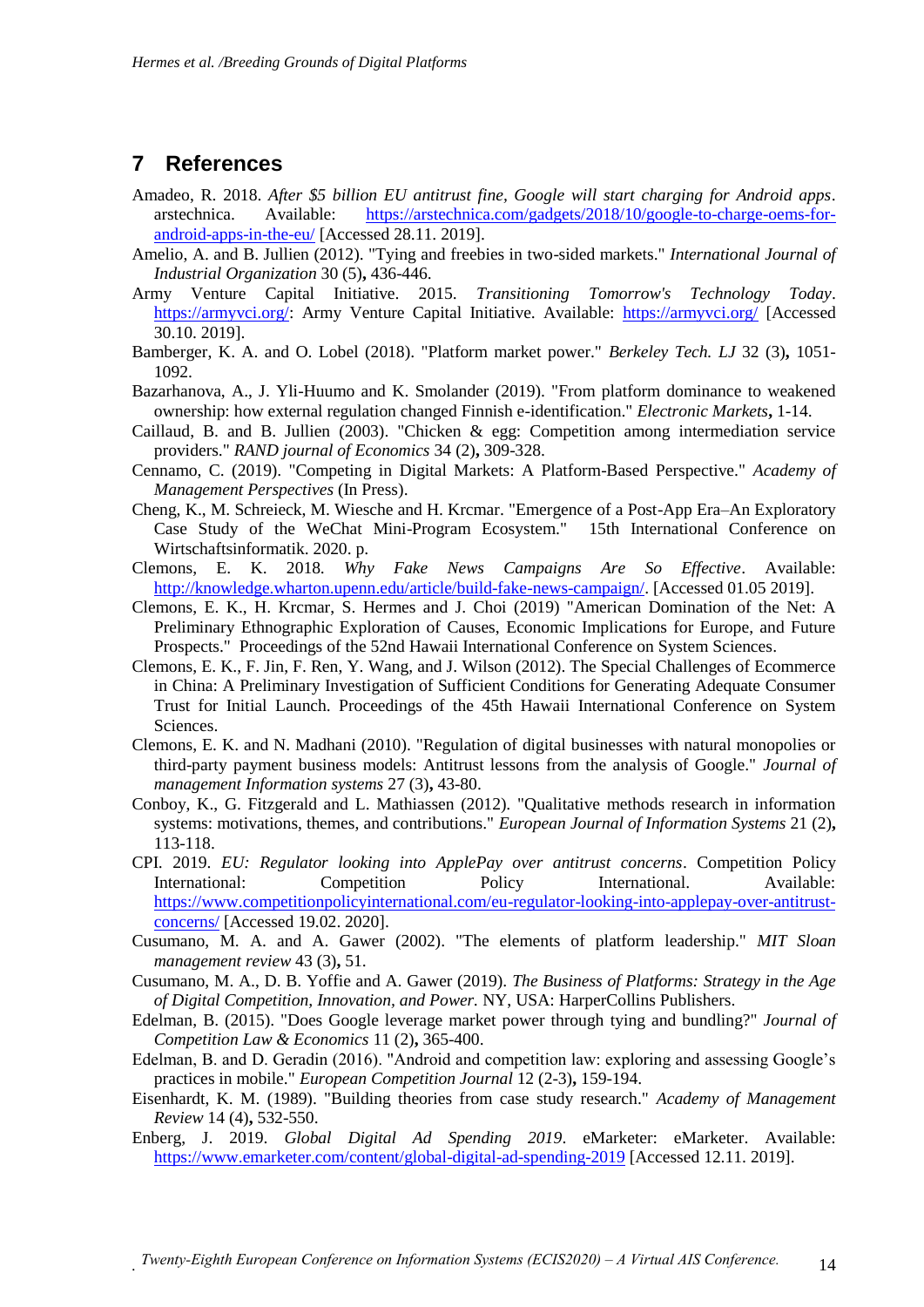EU Commission (2020). A European strategy for data.

- European Commission. 2017. *Antitrust: Commission fines Google €2.42 billion for abusing dominance as search engine by giving illegal advantage to own comparison shopping service*. Available: [http://europa.eu/rapid/press-release\\_IP-17-1784\\_en.htm](http://europa.eu/rapid/press-release_IP-17-1784_en.htm) [Accessed 01.05. 2019].
- European Commission. 2018. *Antitrust: Commission fines Google €4.34 billion for illegal practices regarding Android mobile devices to strengthen dominance of Google's search engine*. Available: http://europa.eu/rapid/press-release IP-18-4581 en.htm [Accessed 01.05. 2019].
- European Commission. 2019a. *Antitrust: Commission fines Google €1.49 billion for abusive practices in online advertising*. Available: http://europa.eu/rapid/press-release IP-19-1770 en.htm [Accessed 01.05. 2019].
- European Commission. 2019b. *Antitrust: Commission opens investigation into possible anticompetitive conduct of Amazon*. Available: [https://europa.eu/rapid/press-release\\_IP-19-](https://europa.eu/rapid/press-release_IP-19-4291_en.htm) [4291\\_en.htm](https://europa.eu/rapid/press-release_IP-19-4291_en.htm) [Accessed 23.10. 2019].
- European Parliament. 2019. *Official complaint by Spotify against Apple for discrimination and Apple Music's unfair advantage over Spotify: the power of digital platforms*. Available: [https://www.europarl.europa.eu/doceo/document/E-9-2019-002996\\_EN.html](https://www.europarl.europa.eu/doceo/document/E-9-2019-002996_EN.html) [Accessed 19.02. 2020].
- Evans, D. S. and R. Schmalensee (2008). "Markets with two-sided platforms." *Issues in Competition Law and Policy (ABA Section of Antitrust Law)* 1**,** 667-693.
- Evans, D. S. and R. Schmalensee (2010). "Failure to launch: Critical mass in platform businesses." *Review of Network Economics* 9 (4).
- Evans, P. C. and A. Gawer (2016). "The rise of the platform enterprise: a global survey."
- Fendt, J. and W. Sachs (2008). "Grounded theory method in management research: Users' perspectives." *Organizational Research Methods* 11 (3)**,** 430-455.
- Froese, F. J., D. Sutherland, J. Y. Lee, Y. Liu and Y. Pan (2019). "Challenges for foreign companies in China: implications for research and practice." *Asian Business & Management* 18 (4)**,** 249-262.
- FTC. 2019. *Google and YouTube Will Pay Record \$170 Million for Alleged Violations of Children's Privacy Law*. Available: [https://www.ftc.gov/news-events/press-releases/2019/09/google-youtube](https://www.ftc.gov/news-events/press-releases/2019/09/google-youtube-will-pay-record-170-million-alleged-violations)[will-pay-record-170-million-alleged-violations](https://www.ftc.gov/news-events/press-releases/2019/09/google-youtube-will-pay-record-170-million-alleged-violations) [Accessed 12.12. 2019].
- Gartner (2019). Market Share Analysis: IaaS and IUS, Worldwide, 2018. Gartner Research.
- Garud, R., S. Jain and A. Kumaraswamy (2002). "Institutional entrepreneurship in the sponsorship of common technological standards: The case of Sun Microsystems and Java." *Academy of management journal* 45 (1)**,** 196-214.
- Gawer, A. (2011). *Platforms, markets and innovation.* Edward Elgar Publishing.
- Gawer, A. and M. A. Cusumano (2014). "Industry platforms and ecosystem innovation." *Journal of product innovation management* 31 (3)**,** 417-433.
- Gennai, P. 2019. *An update on Android for search providersin Europe*. Google. Available: <https://www.blog.google/around-the-globe/google-europe/update-android-search-providers-europe/> [Accessed 21.02. 2020].
- Gläser, J. and G. Laudel (2009). *Experteninterviews und qualitative Inhaltsanalyse als Instrumente rekonstruierender Untersuchungen.* Wiesbaden: VS Verlag für Sozialwissenschaften.
- Hein, A., M. Schreieck, T. Riasanow, D. S. Setzke, M. Wiesche, M. Böhm and H. Krcmar (2019a). "Digital platform ecosystems." *Electronic Markets* In Press.
- Hein, A., D. S. Setzke, S. Hermes and J. Weking. "The Influence of Digital Affordances and Generativity on Digital Platform Leadership." 40th International Conference on Information Systems, Munich. 2019b. p.
- Hermes, S., M. Böhm and H. Krcmar. "Business Model Innovation and Stakeholder Exploring Mechanisms and Outcomes of Value Creation and Destruction." 14th International Conference on Wirtschaftsinformatik. 2019 Siegen, Germany. p.
- Hofstede, G. (1984). *Culture's consequences: International differences in work-related values.* sage.
- Iacobucci, E. and F. Ducci (2019). "The Google search case in Europe: tying and the single monopoly profit theorem in two-sided markets." *European Journal of Law and Economics* 47 (1)**,** 15-42.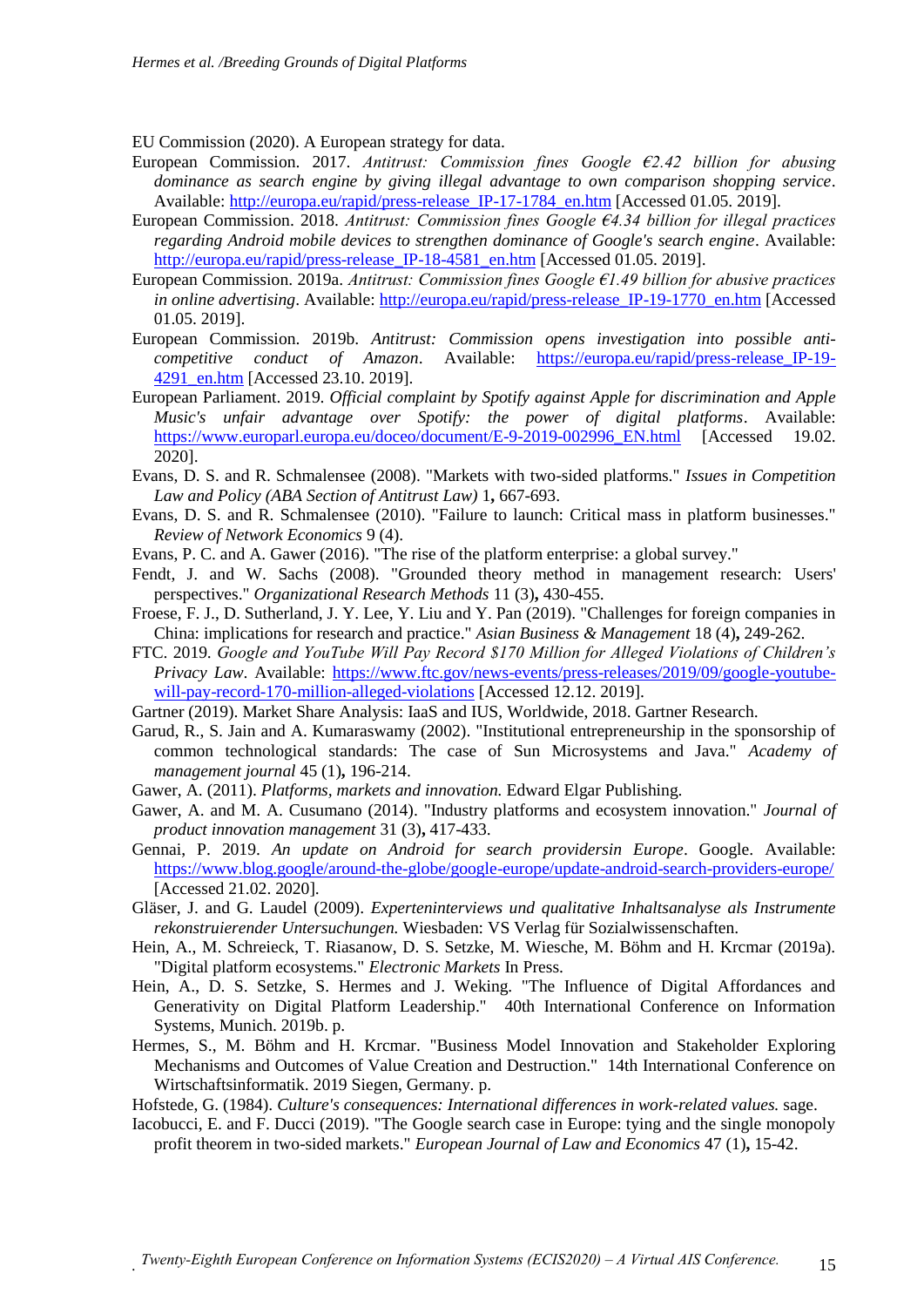- Jacobides, M. G., C. Cennamo and A. Gawer (2018). "Towards a theory of ecosystems." *Strategic Management Journal* 39 (8)**,** 2255-2276.
- Jia, K., M. Kenney and J. Zysman (2018). Global Competitors? Mapping the Internationalization Strategies of Chinese Digital Platform Firms. *International Business in the Information and Digital Age.* Emerald Publishing Limited.
- Katz, M. L. and C. Shapiro (1994). "Systems competition and network effects." *Journal of economic perspectives* 8 (2)**,** 93-115.
- Khan, L. M. (2016). "Amazon's antitrust paradox." *Yale LJ* 126**,** 710-805.
- Khan, L. M. (2018). "Sources of Tech Platform Power." *GEO. L. TECH. REV.* 2 (2)**,** 325-334.
- Koch, L. 2019. *Amazon Dominates EU-5 Ecommerce Market*. eMarketer. Available: <https://www.emarketer.com/content/amazon-dominates-eu-5-ecommerce-market> [Accessed 19.11. 2019].
- Lebret, H. (2017). "Startups and Stanford University." *arXiv:1711.00644 [econ.EM]*.
- Li, F. (2019). "Why Have All Western Internet Firms (WIFs) Failed in China? A Phenomenon-Based Study." *Academy of Management Discoveries* 5 (1)**,** 13-37.
- Lipsman, A. 2019. *US Ecommerce 2019*. eMarketer: eMarketer. Available: <https://www.emarketer.com/content/us-ecommerce-2019> [Accessed 15.11. 2019].
- Locke, K. (2011). "Field research practice in management and organization studies: Reclaiming its tradition of discovery." *The Academy of Management Annals* 5 (1)**,** 613-652.
- Macrakis, K., T. W. Friis and H. Müller-Enbergs (2009). *East German foreign intelligence: myth, reality and controversy.* Routledge.
- Mantovani, A., C. A. Piga and C. Reggiani. "Much ado about nothing? Online platform price parity clauses and the EU Booking. com case." Platform Strategy Research Symposium. 2019 Platform Strategy Research Symposium. p.
- Mercedes-Benz. 2019. *Apple CarPlay. The ultimate copilot*. Available: <https://mercedesbenzme.com/me/en/footer/connectivity/apple-carplay/> [Accessed 19.11. 2019].
- Miles, M. B., A. M. Huberman, M. A. Huberman and M. Huberman (1994). *Qualitative data analysis: An expanded sourcebook.* sage.
- Mowery, D. C. (1992). "The US national innovation system: Origins and prospects for change." *research policy* 21 (2)**,** 125-144.
- Nelson, R. R. (1993). *National innovation systems: a comparative analysis.* Oxford University Press on Demand.
- Orlikowski, W. J. (2007). "Sociomaterial practices: Exploring technology at work." *Organization studies* 28 (9)**,** 1435-1448.
- Parker, G., M. Van Alstyne and X. Jiang (2017). "Platform Ecosystems:: How Developers lnvert the Firm." *MIS Quarterly* 41 (1)**,** 255-266.
- Parker, G. G., M. Van Alstyne, S. P. Choudary and J. Foster (2016). *Platform revolution: How networked markets are transforming the economy and how to make them work for you.* WW Norton New York.
- Pettit, H. 2019. *iPhone users may get £750 each from Google over 'illegal' data snooping*. Available: <https://www.thesun.co.uk/tech/10057178/iphone-users-google-compensation-data/> [Accessed 19.11. 2019].
- Porter, M. E. (1990). "The Competitive Advantage of Nations." *Harvard Business Review*.
- Porter, M. E. (1998). *Clusters and the new economics of competition.* Harvard Business Review Boston.
- Riasanow, T., L. Jäntgen, S. Hermes, M. Böhm and H. Krcmar (2020). "Core, intertwined, and ecosystem-specific clusters in platform ecosystems: analyzing similarities in the digital transformation of the automotive, blockchain, financial, insurance and IIoT industry." *Electronic Markets*.
- Rochet, J.-C. and J. Tirole (2003). "Platform competition in two-sided markets." *Journal of the european economic association* 1 (4)**,** 990-1029.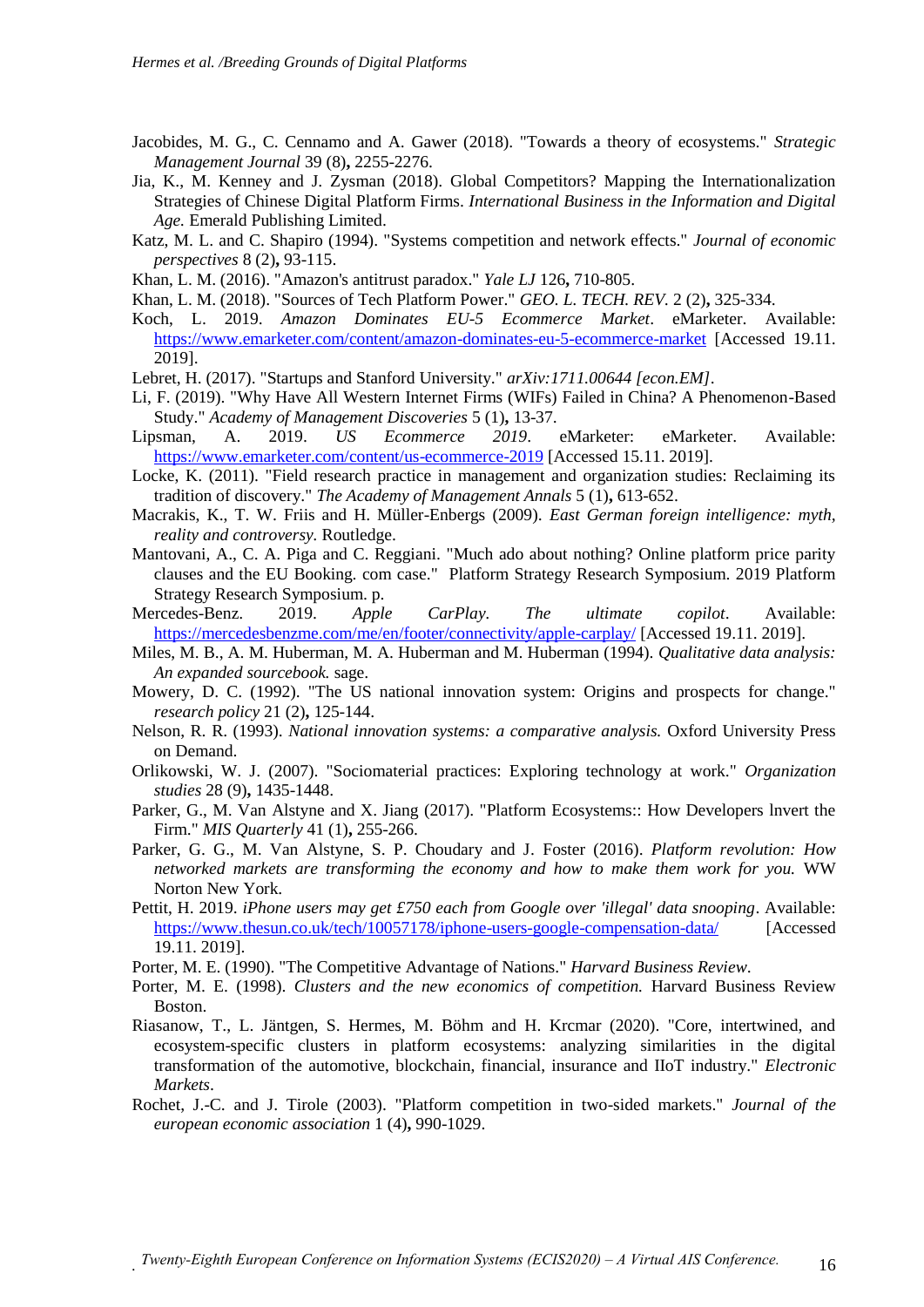- Rothaermel, F. T., S. Kotha and H. K. Steensma (2006). "International market entry by US internet firms: An empirical analysis of country risk, national culture, and market size." *Journal of Management* 32 (1)**,** 56-82.
- Schreieck, M., E. K. Clemons, M. Wiesche and H. Krcmar (2019). Competing with Giant Platform Operators: An Analysis of Which Traditional Manufacturing Companies are at Risk from Strategic Dependence on Other Companies' Platforms in the Emerging Era of the Internet of Things. *Platform Strategy Research Symposium.* Boston, USA.
- StatCounter. 2019. *Social Media Stats Worldwide*. gs.statcounter.com. Available: <https://gs.statcounter.com/social-media-stats> [Accessed 19.11. 2019].
- Statista. 2019a. *Digital 2019: Q4 Global Digial Statshot*. Available: <https://www.statista.com/statistics/272014/global-social-networks-ranked-by-number-of-users/> [Accessed 16.11. 2019].
- Statista. 2019b. *Worldwide desktop market share of leading search engines from January 2010 to July*  2019. Statista.com. Available: [https://www.statista.com/statistics/216573/worldwide-market-share](https://www.statista.com/statistics/216573/worldwide-market-share-of-search-engines/)[of-search-engines/](https://www.statista.com/statistics/216573/worldwide-market-share-of-search-engines/) [Accessed 19.11. 2019].
- Strauss, A. and J. Corbin (1990). *Basics of qualitative research.* Sage publications.
- Suarez, F. F. (2004). "Battles for technological dominance: an integrative framework." *Research Policy* 33 (2)**,** 271-286.
- Suarez, F. F., S. Grodal and A. Gotsopoulos (2015). "Perfect timing? Dominant category, dominant design, and the window of opportunity for firm entry." *Strategic Management Journal* 36 (3)**,** 437- 448.
- Suarez, F. F. and J. M. Utterback (1995). "Dominant designs and the survival of firms." *Strategic management journal* 16 (6)**,** 415-430.
- Svahn, F., L. Mathiassen and R. Lindgren (2017). "Embracing Digital Innovation in Incumbent Firms: How Volvo Cars Managed Competing Concerns." *Mis Quarterly* 41 (1)**,** 239-254.
- Tiwana, A. (2013). *Platform ecosystems: aligning architecture, governance, and strategy.* Newnes.
- Urquhart, C., H. Lehmann and M. D. Myers (2010). "Putting the 'theory'back into grounded theory: guidelines for grounded theory studies in information systems." *Information systems journal* 20 (4)**,** 357-381.
- van Dijck, J., D. Nieborg and T. Poell (2019). "Reframing platform power." *Internet Policy Review* 8 (2).
- Vieweg, H.-G., J. Claussen and C. Essling (2012). An introduction to Mechanical Engineering: study on the Competitiveness of the EU Mechanical Engineering Industry. *Sectoral competitiveness studies of Framework contract by the European Commission.* European Commission.
- Volvo Cars. 2018. *Volvo Cars to embed Google Assistant, Google Play Store and Google Maps in next-generation infotainment system*. Media.volvocars.com. Available: [https://www.media.volvocars.com/us/en-us/media/pressreleases/228639/volvo-cars-to-embed](https://www.media.volvocars.com/us/en-us/media/pressreleases/228639/volvo-cars-to-embed-google-assistant-google-play-store-and-google-maps-in-next-generation-infotainme)[google-assistant-google-play-store-and-google-maps-in-next-generation-infotainme](https://www.media.volvocars.com/us/en-us/media/pressreleases/228639/volvo-cars-to-embed-google-assistant-google-play-store-and-google-maps-in-next-generation-infotainme) [Accessed 15.11 2019].
- Vynck, G. D. and K. Roache. 2019. *Google's Search Ad Embrace Crushes Online Travel Agents*. Bloomberg. Available: [https://www.bloomberg.com/news/articles/2019-11-08/google-s-search-ad](https://www.bloomberg.com/news/articles/2019-11-08/google-s-search-ad-embrace-crushes-online-travel-agents)[embrace-crushes-online-travel-agents](https://www.bloomberg.com/news/articles/2019-11-08/google-s-search-ad-embrace-crushes-online-travel-agents) [Accessed 19.11. 2019].
- Wade, J. (1995). "Dynamics of organizational communities and technological bandwagons: An empirical investigation of community evolution in the microprocessor market." *Strategic Management Journal* 16 (S1)**,** 111-133.
- Wang, X. and Z. J. Rhen (2012). "How to compete in China's ecommerce market." *MIT Sloan Management Review* 54 (1)**,** 17-19.
- Yang, S. (2019). "The Study of Customer Experience Design and Optimization of Shopping Website: Case Analysis of Amazon in China." *Asian Business Research* 4 (2)**,** 1-13.
- Yin, R. K. (2017). *Case study research and applications: Design and methods.* Sage publications.
- Zeng, J. and K. W. Glaister (2016). "Competitive dynamics between multinational enterprises and local internet platform companies in the virtual market in China." *British Journal of Management* 27 (3)**,** 479-496.